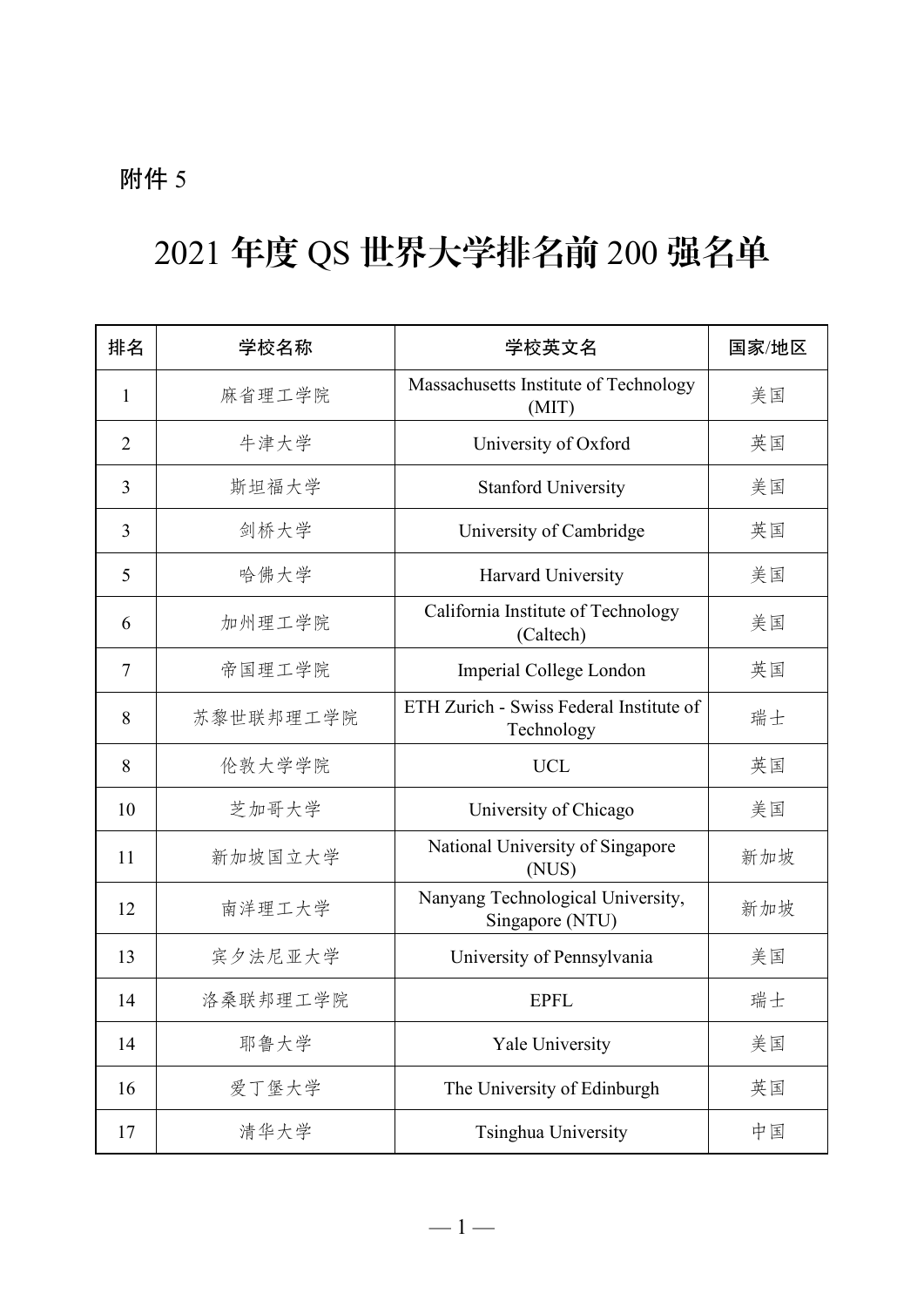| 排名 | 学校名称       | 学校英文名                                                 | 国家/地区 |
|----|------------|-------------------------------------------------------|-------|
| 18 | 北京大学       | Peking University                                     | 中国    |
| 19 | 哥伦比亚大学     | Columbia University                                   | 美国    |
| 20 | 普林斯顿大学     | Princeton University                                  | 美国    |
| 21 | 康奈尔大学      | <b>Cornell University</b>                             | 美国    |
| 22 | 香港大学       | The University of Hong Kong                           | 中国香港  |
| 23 | 东京大学       | The University of Tokyo                               | 日本    |
| 23 | 密歇根大学安娜堡分校 | University of Michigan-Ann Arbor                      | 美国    |
| 25 | 约翰霍普金斯大学   | Johns Hopkins University                              | 美国    |
| 26 | 多伦多大学      | University of Toronto                                 | 加拿大   |
| 27 | 麦吉尔大学      | McGill University                                     | 加拿大   |
| 27 | 澳洲国立大学     | The Australian National University                    | 澳大利亚  |
| 27 | 曼彻斯特大学     | The University of Manchester                          | 英国    |
| 30 | 西北大学       | Northwestern University                               | 美国    |
| 31 | 复旦大学       | Fudan University                                      | 中国    |
| 32 | 加州大学伯克利分校  | University of California, Berkeley<br>(UCB)           | 美国    |
| 33 | 京都大学       | Kyoto University                                      | 日本    |
| 34 | 香港科技大学     | The Hong Kong University of Science<br>and Technology | 中国香港  |
| 35 | 伦敦大学国王学院   | King's College London                                 | 英国    |
| 36 | 首尔国立大学     | Seoul National University                             | 韩国    |
| 37 | 墨尔本大学      | The University of Melbourne                           | 澳大利亚  |
| 38 | 悉尼大学       | The University of Sydney                              | 澳大利亚  |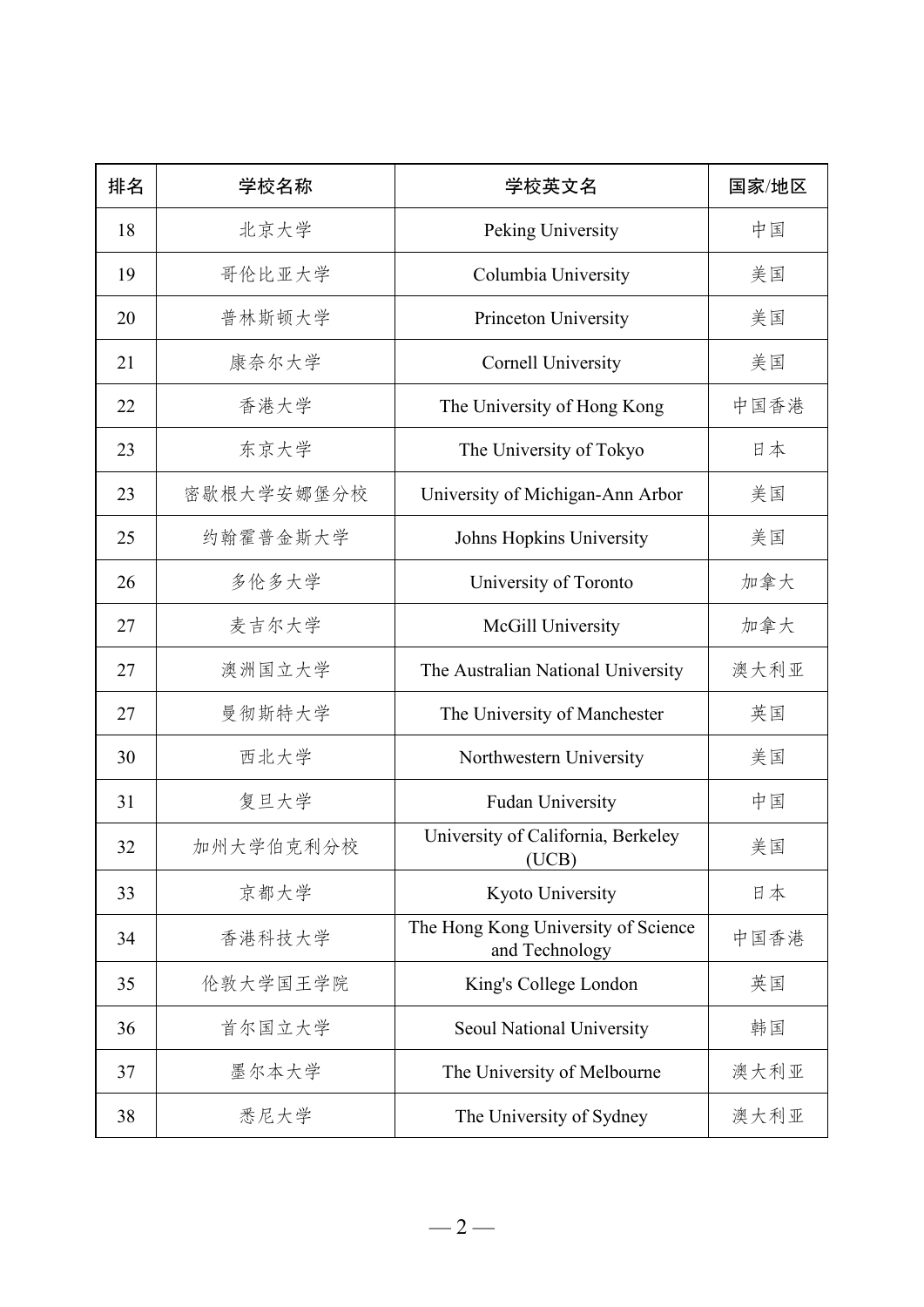| 排名 | 学校名称       | 学校英文名                                                         | 国家/地区 |
|----|------------|---------------------------------------------------------------|-------|
| 39 | 香港中文大学     | The Chinese University of Hong Kong<br>(CUHK)                 | 中国香港  |
| 40 | 加州大学洛杉矶分校  | University of California, Los Angeles<br>(UCLA)               | 美国    |
| 41 | 韩国高等科技学院   | KAIST - Korea Advanced Institute of<br>Science & Technology   | 韩国    |
| 42 | 纽约大学       | New York University (NYU)                                     | 美国    |
| 43 | 新南威尔士大学    | The University of New South Wales<br>(UNSW Sydney)            | 澳大利亚  |
| 44 | 巴黎文理研究大学   | Université PSL                                                | 法国    |
| 45 | 浙江大学       | Zhejiang University                                           | 中国    |
| 46 | 英属哥伦比亚大学   | University of British Columbia                                | 加拿大   |
| 47 | 昆士兰大学      | The University of Queensland                                  | 澳大利亚  |
| 48 | 加州大学圣地亚哥分校 | University of California, San Diego<br>(UCSD)                 | 美国    |
| 49 | 巴黎理工学院     | Institut Polytechnique de Paris                               | 法国    |
| 49 | 伦敦政治经济学院   | The London School of Economics and<br>Political Science (LSE) | 英国    |
| 50 | 上海交通大学     | Shanghai Jiao Tong University                                 | 中国    |
| 50 | 慕尼黑工业大学    | Technical University of Munich                                | 德国    |
| 52 | 杜克大学       | Duke University                                               | 美国    |
| 53 | 卡耐基梅隆大学    | Carnegie Mellon University                                    | 美国    |
| 53 | 香港城市大学     | City University of Hong Kong                                  | 中国香港  |
| 55 | 阿姆斯特丹大学    | University of Amsterdam                                       | 荷兰    |
| 56 | 东京工业大学     | Tokyo Institute of Technology (Tokyo<br>Tech)                 | 日本    |
| 57 | 代尔夫特理工大学   | Delft University of Technology                                | 荷兰    |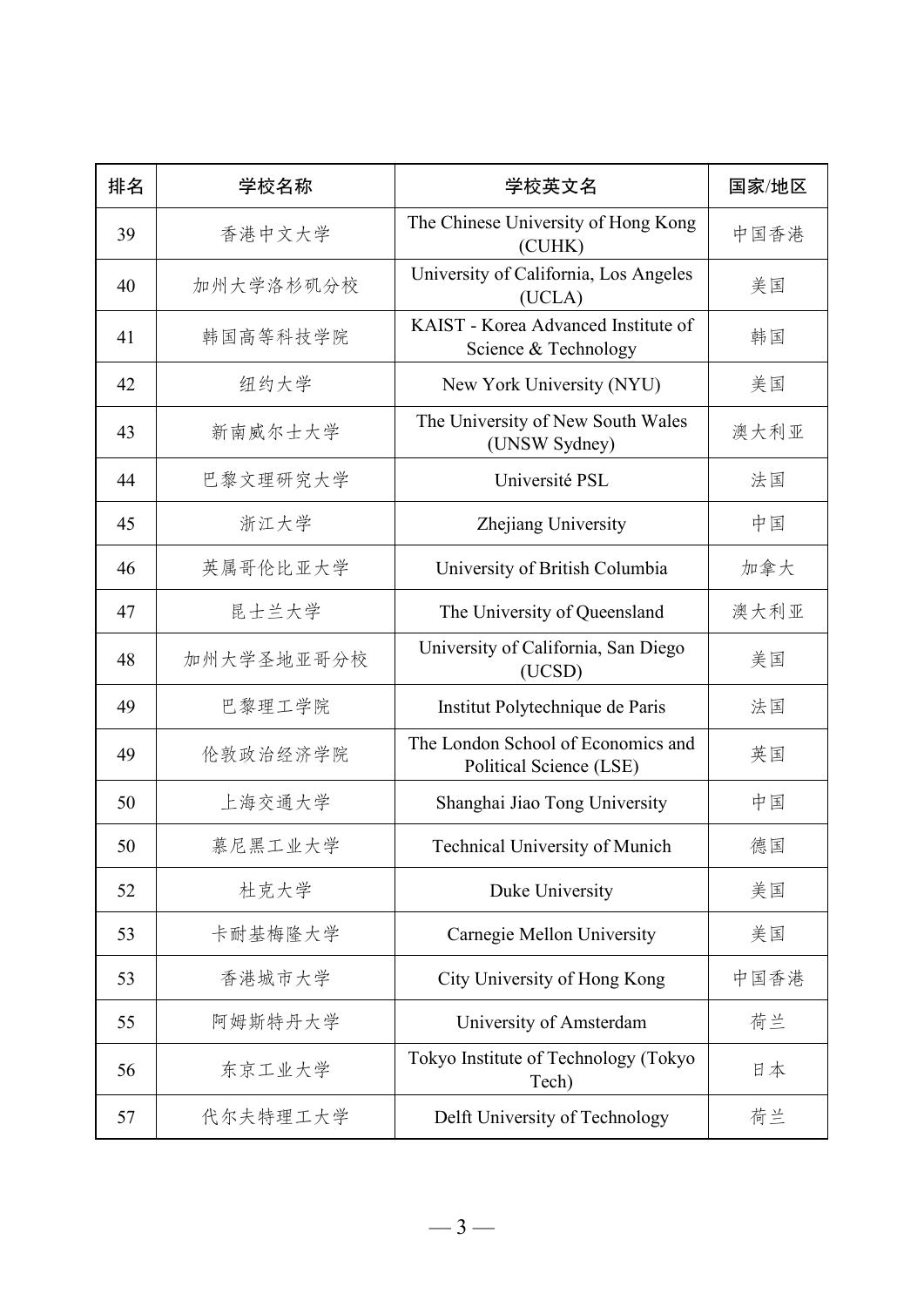| 排名 | 学校名称        | 学校英文名                                     | 国家/地区 |
|----|-------------|-------------------------------------------|-------|
| 58 | 莫纳什大学       | Monash University                         | 澳大利亚  |
| 60 | 布朗大学        | <b>Brown University</b>                   | 美国    |
| 61 | 华威大学        | The University of Warwick                 | 英国    |
| 62 | 布里斯托大学      | University of Bristol                     | 英国    |
| 63 | 海德堡大学       | Ruprecht-Karls-Universität Heidelberg     | 德国    |
| 64 | 慕尼黑大学       | Ludwig-Maximilians-Universität<br>München | 德国    |
| 65 | 马来亚大学       | Universiti Malaya (UM)                    | 马来西亚  |
| 66 | 香港理工大学      | The Hong Kong Polytechnic University      | 中国香港  |
| 67 | 德克萨斯大学奥斯汀分校 | University of Texas at Austin             | 美国    |
| 68 | 国立台湾大学      | National Taiwan University (NTU)          | 中国台湾  |
| 69 | 布宜诺斯艾利斯大学   | Universidad de Buenos Aires (UBA)         | 阿根廷   |
| 70 | 鲁汶大学 (荷语)   | KU Leuven                                 | 比利时   |
| 70 | 苏黎世大学       | University of Zurich                      | 瑞士    |
| 72 | 索邦大学        | Sorbonne University                       | 法国    |
| 73 | 格拉斯哥大学      | University of Glasgow                     | 英国    |
| 74 | 高丽大学        | Korea University                          | 韩国    |
| 75 | 大阪大学        | Osaka University                          | 日本    |
| 75 | 威斯康星大学麦迪逊分校 | University of Wisconsin-Madison           | 美国    |
| 77 | 南安普敦大学      | University of Southampton                 | 英国    |
| 78 | 莫斯科国立大学     | Lomonosov Moscow State University         | 俄罗斯   |
| 79 | 哥本哈根大学      | University of Copenhagen                  | 丹麦    |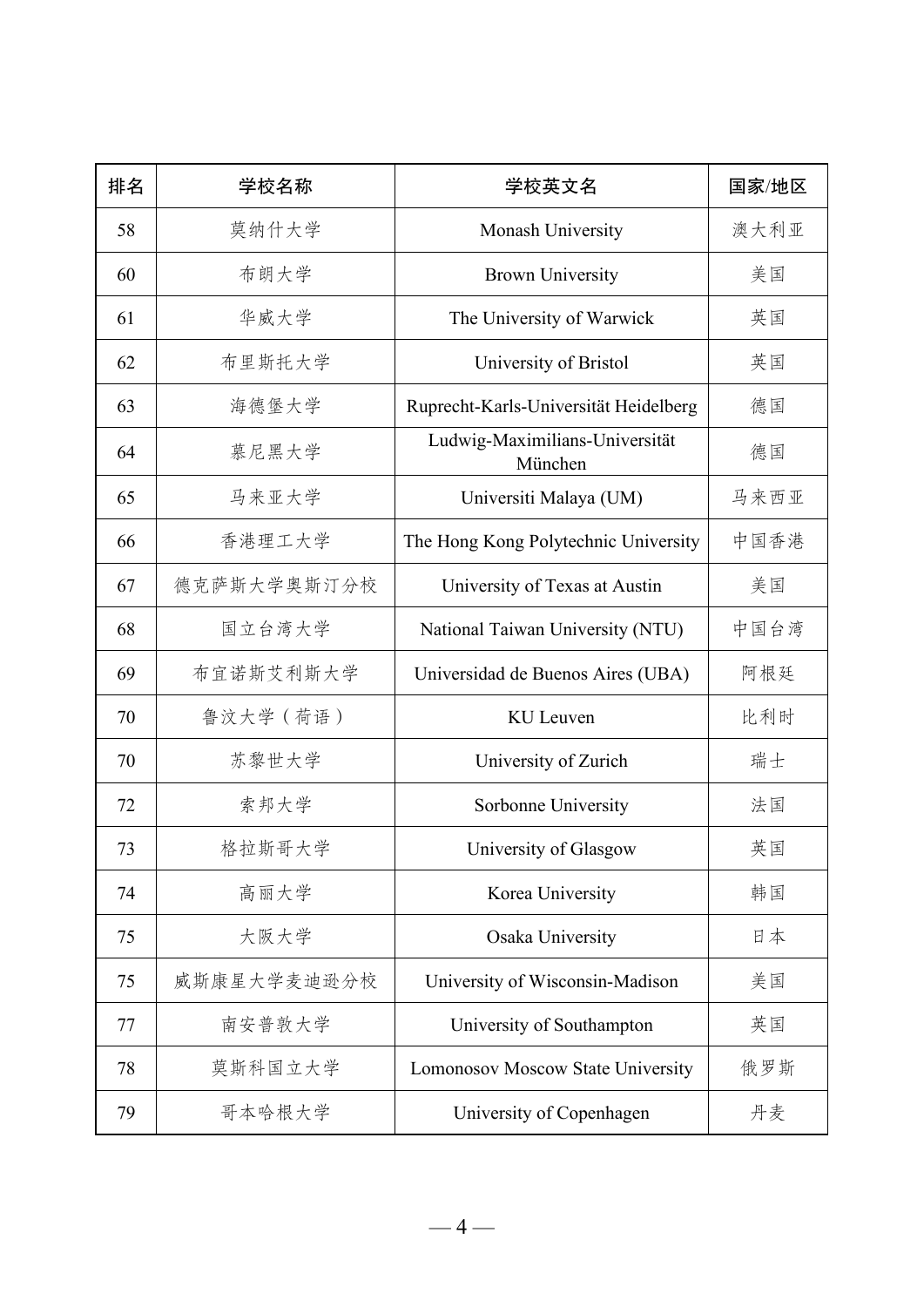| 排名 | 学校名称               | 学校英文名                                                    | 国家/地区 |
|----|--------------------|----------------------------------------------------------|-------|
| 79 | 延世大学               | Yonsei University                                        | 韩国    |
| 81 | 浦项科技大学             | Pohang University of Science And<br>Technology (POSTECH) | 韩国    |
| 82 | 杜伦大学               | Durham University                                        | 英国    |
| 82 | 东北大学 (日本)          | Tohoku University                                        | 日本    |
| 82 | 伊利诺伊大学厄本那-香槟<br>分校 | University of Illinois at<br>Urbana-Champaign            | 美国    |
| 85 | 奥克兰大学              | The University of Auckland                               | 新西兰   |
| 85 | 华盛顿大学              | University of Washington                                 | 美国    |
| 86 | 巴黎萨克雷大学            | Université Paris-Saclay                                  | 法国    |
| 87 | 隆德大学               | Lund University                                          | 瑞典    |
| 88 | 佐治亚理工学院            | Georgia Institute of Technology                          | 美国    |
| 89 | 瑞典皇家理工学院           | KTH Royal Institute of Technology                        | 瑞典    |
| 90 | 伯明翰大学              | University of Birmingham                                 | 英国    |
| 91 | 圣安德鲁斯大学            | University of St Andrews                                 | 英国    |
| 92 | 利兹大学               | University of Leeds                                      | 英国    |
| 93 | 西澳大学               | The University of Western Australia                      | 澳大利亚  |
| 94 | 莱斯大学               | Rice University                                          | 美国    |
| 95 | 谢菲尔德大学             | The University of Sheffield                              | 英国    |
| 96 | 宾州州立大学公园分校         | Pennsylvania State University                            | 美国    |
| 97 | 成均馆大学              | Sungkyunkwan University(SKKU)                            | 韩国    |
| 98 | 中国科学技术大学           | University of Science and Technology<br>of China         | 中国    |
| 99 | 丹麦理工大学             | Technical University of Denmark                          | 丹麦    |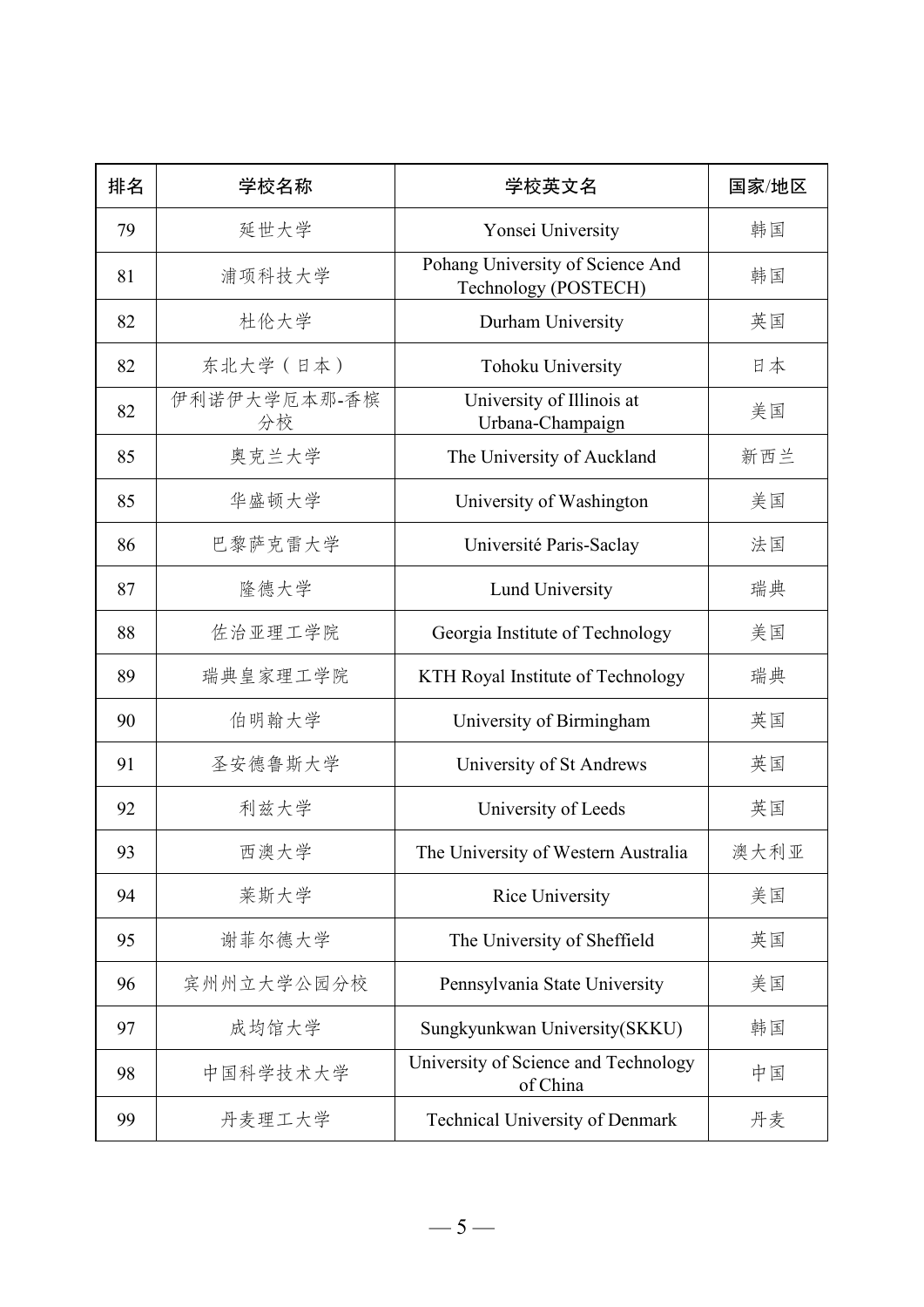| 排名  | 学校名称         | 学校英文名                                               | 国家/地区 |
|-----|--------------|-----------------------------------------------------|-------|
| 100 | 北卡罗来纳大学教堂山分校 | University of North Carolina, Chapel<br>Hill        | 美国    |
| 101 | 都柏林三一学院      | Trinity College Dublin, The University<br>of Dublin | 爱尔兰   |
| 102 | 奥斯陆大学        | University of Oslo                                  | 挪威    |
| 103 | 诺丁汉大学        | University of Nottingham                            | 英国    |
| 104 | 赫尔辛基大学       | University of Helsinki                              | 芬兰    |
| 105 | 墨西哥国立自治大学    | Universidad Nacional Autónoma de<br>México (UNAM)   | 墨西哥   |
| 105 | 日内瓦大学        | University of Geneva                                | 瑞士    |
| 107 | 圣路易斯华盛顿大学    | Washington University in St. Louis                  | 美国    |
| 108 | 阿德雷德大学       | The University of Adelaide                          | 澳大利亚  |
| 108 | 加州大学戴维斯分校    | University of California, Davis                     | 美国    |
| 109 | 阿卜杜勒阿齐兹国王大学  | King Abdulaziz University (KAU)                     | 沙特    |
| 110 | 乌得勒支大学       | <b>Utrecht University</b>                           | 荷兰    |
| 111 | 蒙特利尔大学       | Université de Montréal                              | 加拿大   |
| 112 | 阿尔托大学        | Aalto University                                    | 芬兰    |
| 112 | 波士顿大学        | <b>Boston University</b>                            | 美国    |
| 112 | 莱顿大学         | Leiden University                                   | 荷兰    |
| 112 | 南加州大学        | University of Southern California                   | 美国    |
| 116 | 普渡大学西拉法叶分校   | Purdue University                                   | 美国    |
| 117 | 伦敦大学玛丽女王学院   | Queen Mary University of London                     | 英国    |
| 118 | 名古屋大学        | Nagoya University                                   | 日本    |
| 119 | 伯尔尼大学        | University of Bern                                  | 瑞士    |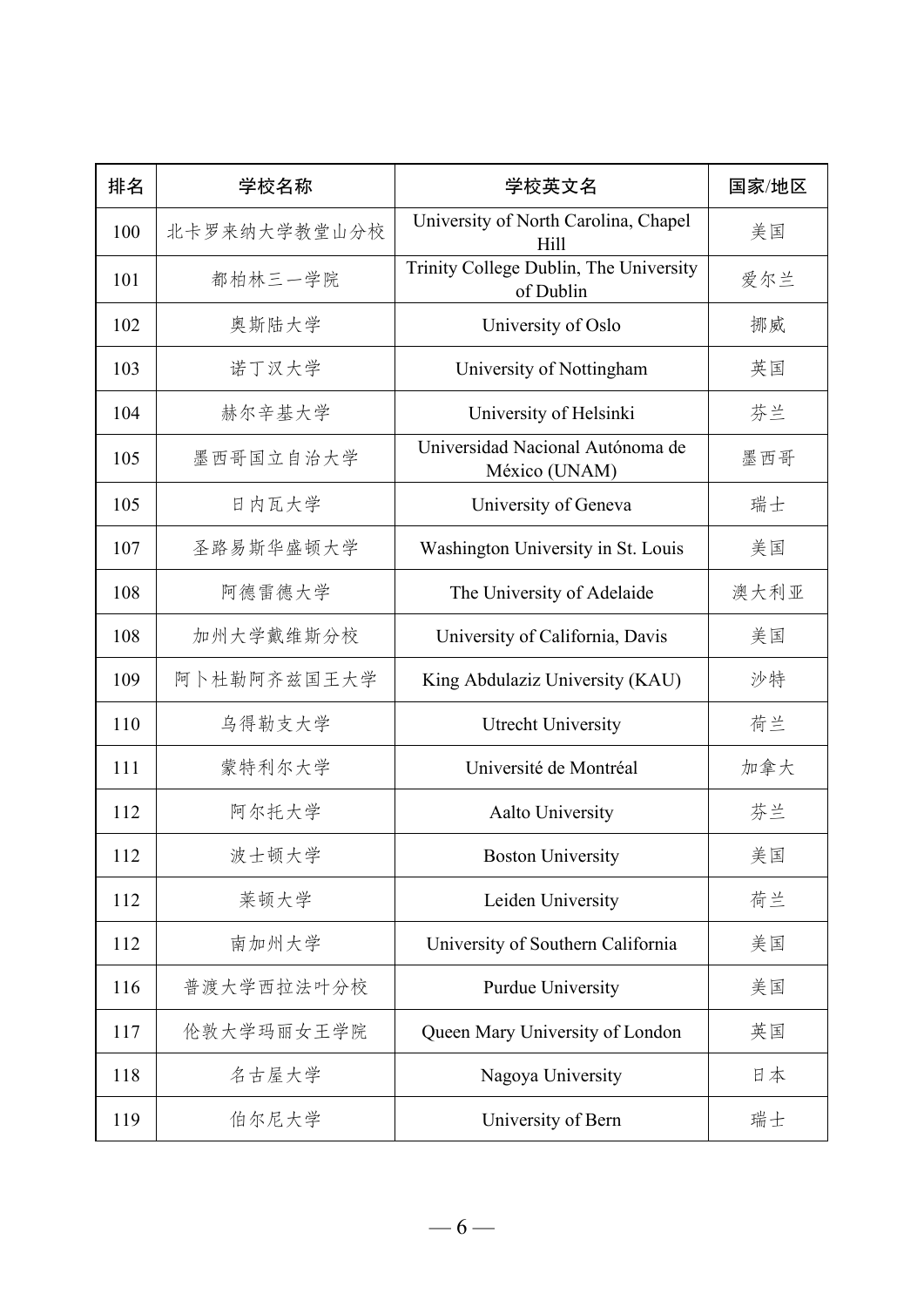| 排名  | 学校名称        | 学校英文名                                            | 国家/地区 |
|-----|-------------|--------------------------------------------------|-------|
| 120 | 俄亥俄州立大学     | The Ohio State University                        | 美国    |
| 121 | 查尔姆斯工业大学    | Chalmers University of Technology                | 瑞典    |
| 121 | 圣保罗大学       | Universidade de São Paulo                        | 巴西    |
| 123 | 万格宁根大学      | Wageningen University & Research                 | 荷兰    |
| 124 | 乌普萨拉大学      | Uppsala University                               | 瑞典    |
| 125 | 埃因霍温理工大学    | Eindhoven University of Technology               | 荷兰    |
| 126 | 阿尔伯塔大学      | University of Alberta                            | 加拿大   |
| 127 | 柏林自由大学      | Freie Universitaet Berlin                        | 德国    |
| 128 | 柏林洪堡大学      | Humboldt-Universität zu Berlin                   | 德国    |
| 128 | 格罗宁根大学      | University of Groningen                          | 荷兰    |
| 130 | 里昂高等师范学院    | École Normale Supérieure de Lyon                 | 法国    |
| 131 | 南京大学        | Nanjing University                               | 中国    |
| 132 | 兰卡斯特大学      | Lancaster University                             | 英国    |
| 133 | 悉尼科技大学      | University of Technology Sydney                  | 澳大利亚  |
| 134 | 纽卡斯尔大学 (英国) | Newcastle University                             | 英国    |
| 135 | 智利天主大学      | Pontificia Universidad Católica de<br>Chile (UC) | 智利    |
| 136 | 卡尔斯鲁厄理工学院   | KIT, Karlsruhe Institute of Technology           | 德国    |
| 137 | 九州大学        | Kyushu University                                | 日本    |
| 138 | 巴塞尔大学       | University of Basel                              | 瑞士    |
| 140 | 麦克马斯特大学     | McMaster University                              | 加拿大   |
| 141 | 根特大学        | <b>Ghent University</b>                          | 比利时   |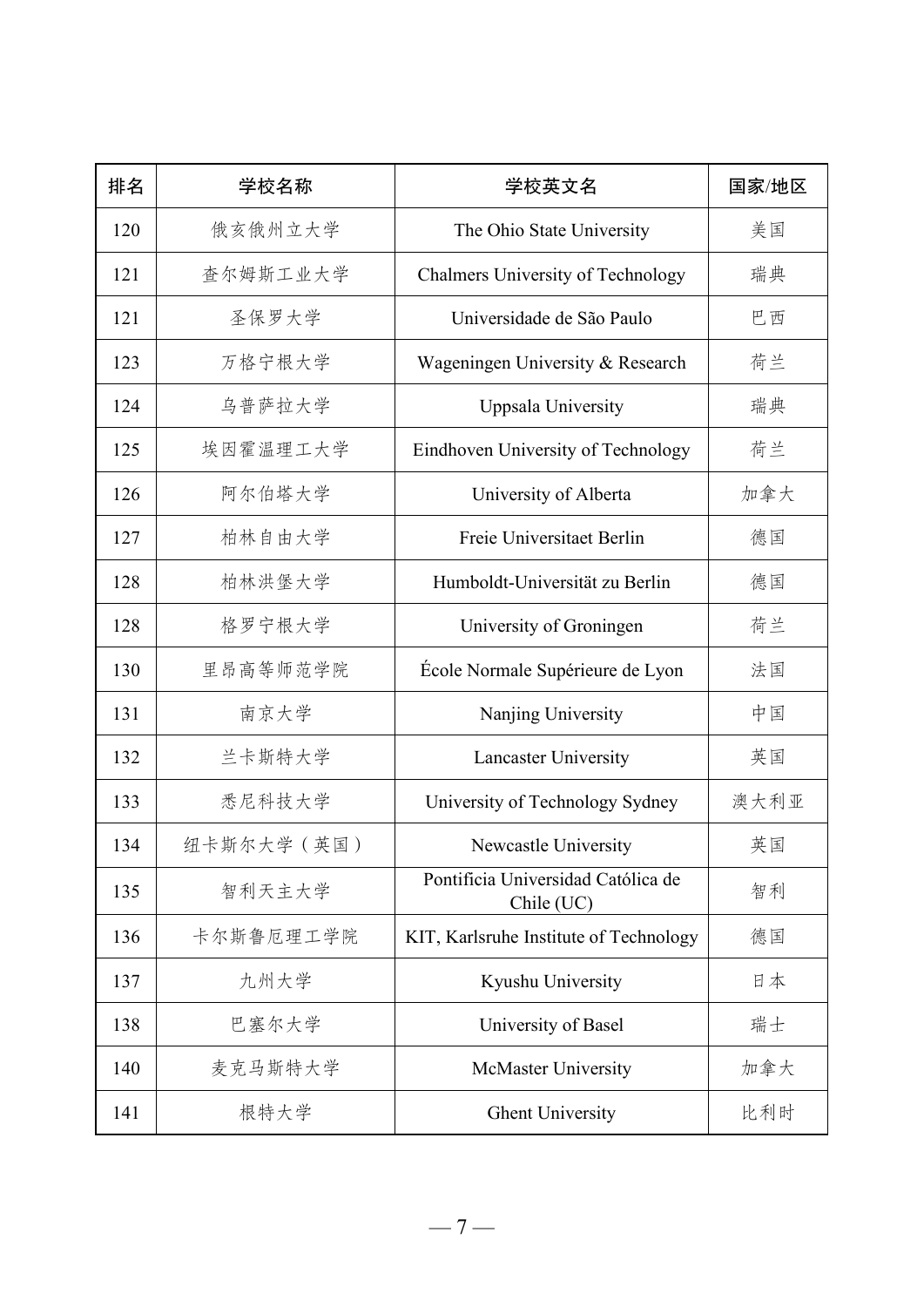| 排名  | 学校名称        | 学校英文名                                             | 国家/地区 |
|-----|-------------|---------------------------------------------------|-------|
| 142 | 米兰理工大学      | Politecnico di Milano                             | 意大利   |
| 143 | 马来西亚博特拉大学   | Universiti Putra Malaysia (UPM)                   | 马来西亚  |
| 144 | 马来西亚国民大学    | Universiti Kebangsaan Malaysia<br>(UKM)           | 马来西亚  |
| 145 | 北海道大学       | Hokkaido University                               | 日本    |
| 146 | 加州大学圣塔芭芭拉分校 | University of California, Santa Barbara<br>(UCSB) | 美国    |
| 147 | 马来西亚理科大学    | Universiti Sains Malaysia (USM)                   | 马来西亚  |
| 148 | 斯德哥尔摩大学     | Stockholm University                              | 瑞典    |
| 149 | 埃克塞特大学      | The University of Exeter                          | 英国    |
| 149 | 滑铁卢大学       | University of Waterloo                            | 加拿大   |
| 151 | 卡迪夫大学       | <b>Cardiff University</b>                         | 英国    |
| 151 | 维也纳大学       | University of Vienna                              | 奥地利   |
| 151 | 约克大学 (英国)   | University of York                                | 英国    |
| 154 | 罗切斯特大学      | University of Rochester                           | 美国    |
| 155 | 奥胡斯大学       | Aarhus University                                 | 丹麦    |
| 156 | 汉阳大学        | Hanyang University                                | 韩国    |
| 157 | 密歇根州立大学     | Michigan State University                         | 美国    |
| 158 | 马里兰大学学院公园分校 | University of Maryland, College Park              | 美国    |
| 159 | 柏林工业大学      | Technische Universität Berlin (TU<br>Berlin)      | 德国    |
| 160 | 艾茉莉大学       | <b>Emory University</b>                           | 美国    |
| 161 | 凯斯西储大学      | Case Western Reserve University                   | 美国    |
| 161 | 蒙特雷理工学院     | Tecnológico de Monterrey                          | 墨西哥   |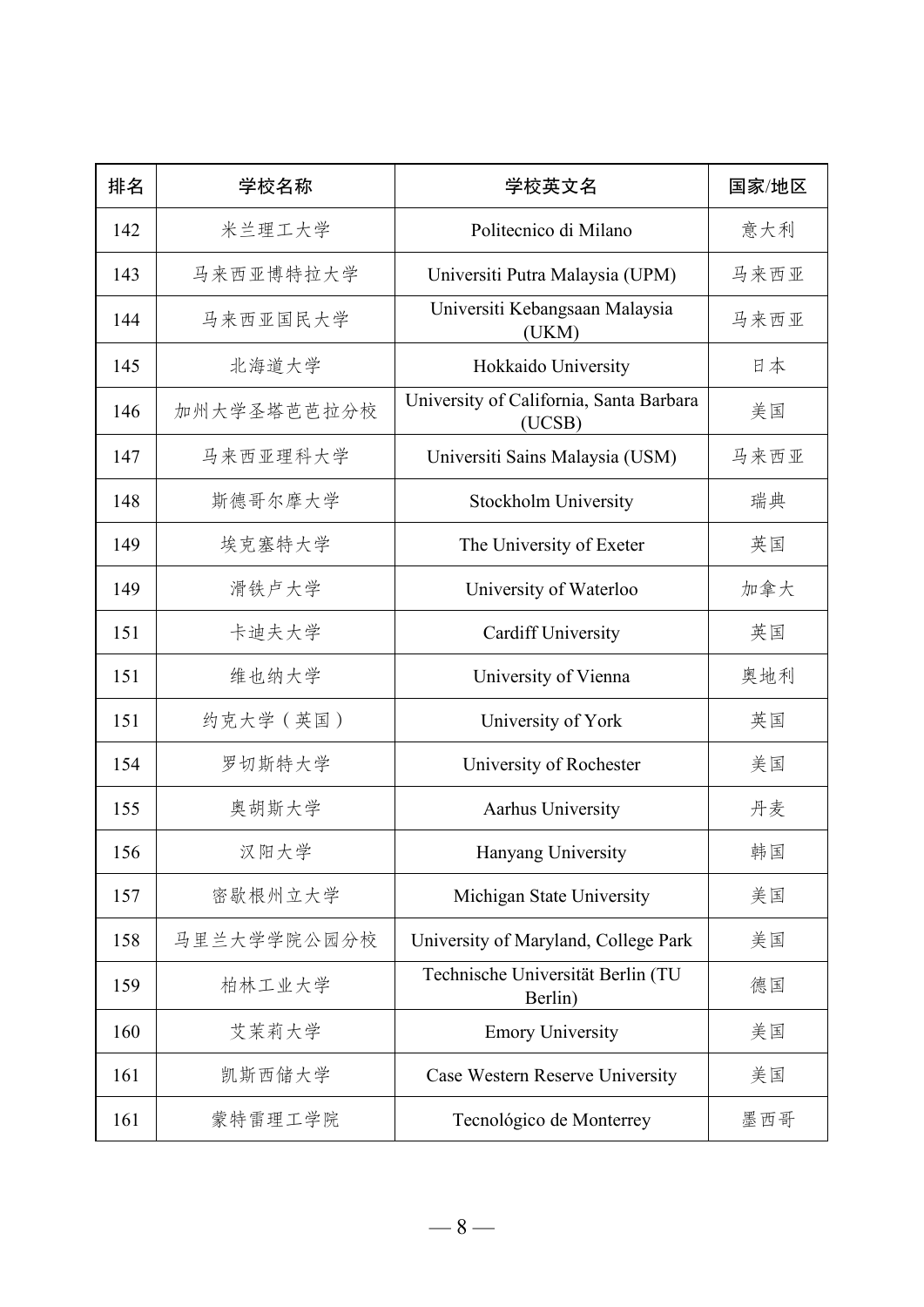| 排名  | 学校名称         | 学校英文名                                           | 国家/地区 |
|-----|--------------|-------------------------------------------------|-------|
| 163 | 法赫德国王石油与矿产大学 | King Fahd University of Petroleum &<br>Minerals | 沙特    |
| 163 | 匹兹堡大学        | University of Pittsburgh                        | 美国    |
| 165 | 亚琛工业大学       | <b>RWTH Aachen University</b>                   | 德国    |
| 166 | 博洛尼亚大学       | Alma Mater Studiorum - University of<br>Bologna | 意大利   |
| 166 | 巴斯大学         | University of Bath                              | 英国    |
| 168 | 德州农工大学       | Texas A&M University                            | 美国    |
| 168 | 巴塞罗那大学       | Universitat de Barcelona                        | 西班牙   |
| 170 | 西安大略大学       | Western University                              | 加拿大   |
| 171 | 罗马第一大学       | Sapienza University of Rome                     | 意大利   |
| 172 | 弗莱堡大学        | Albert-Ludwigs-Universitaet Freiburg            | 德国    |
| 173 | 都柏林大学学院      | University College Dublin                       | 爱尔兰   |
| 173 | 佛罗里达大学       | University of Florida                           | 美国    |
| 175 | 国立哈萨克大学      | Al-Farabi Kazakh National University            | 哈萨克斯坦 |
| 176 | 洛桑大学         | University of Lausanne                          | 瑞士    |
| 177 | 蒂宾根大学        | Eberhard Karls Universität Tübingen             | 德国    |
| 177 | 印度理工学院孟买分校   | Indian Institute of Technology Bombay<br>(HTB)  | 印度    |
| 179 | 伊拉斯姆斯大学      | Erasmus University Rotterdam                    | 荷兰    |
| 180 | 国立清华大学       | National Tsing Hua University                   | 中国台湾  |
| 180 | 维也纳技术大学      | Technische Universität Wien                     | 奥地利   |
| 180 | 哥德堡大学        | University of Gothenburg                        | 瑞典    |
| 183 | 哈里发大学        | Khalifa University                              | 阿联酋   |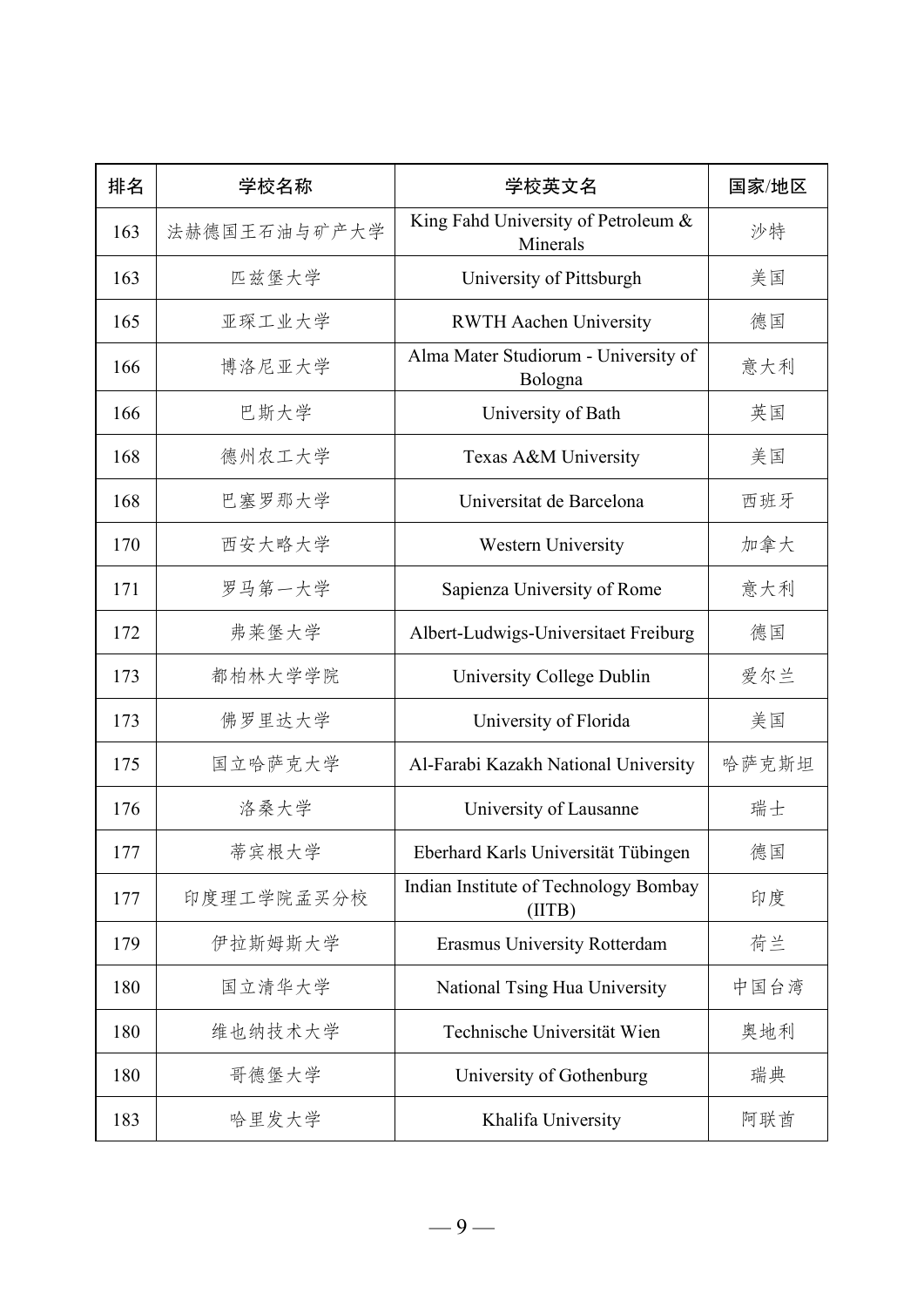| 排名  | 学校名称        | 学校英文名                                           | 国家/地区 |
|-----|-------------|-------------------------------------------------|-------|
| 183 | 智利大学        | Universidad de Chile                            | 智利    |
| 185 | 印度理工学院德里分校  | Indian Institute of Technology Delhi<br>(IIID)  | 印度    |
| 186 | 印度科学学院      | Indian Institute of Science                     | 印度    |
| 186 | 明尼苏达大学双城分校  | University of Minnesota Twin Cities             | 美国    |
| 188 | 鲁汶大学 (法语)   | Université catholique de Louvain<br>(UCLouvain) | 比利时   |
| 189 | 利物浦大学       | University of Liverpool                         | 英国    |
| 189 | 特文特大学       | University of Twente                            | 荷兰    |
| 191 | 达特茅斯学院      | Dartmouth College                               | 美国    |
| 191 | 马来西亚理工大学    | Universiti Teknologi Malaysia                   | 马来西亚  |
| 193 | 卧龙岗大学       | University of Wollongong                        | 澳大利亚  |
| 194 | 科廷大学        | <b>Curtin University</b>                        | 澳大利亚  |
| 194 | 德累斯顿工业大学    | Technische Universität Dresden                  | 德国    |
| 194 | 奥塔戈大学       | University of Otago                             | 新西兰   |
| 197 | 纽卡斯尔大学 (澳洲) | The University of Newcastle, Australia<br>(UON) | 澳大利亚  |
| 198 | 耶路撒冷希伯来大学   | The Hebrew University of Jerusalem              | 以色列   |
| 199 | 卑尔根大学       | University of Bergen                            | 挪威    |
| 200 | 麦考瑞大学       | Macquarie University                            | 澳大利亚  |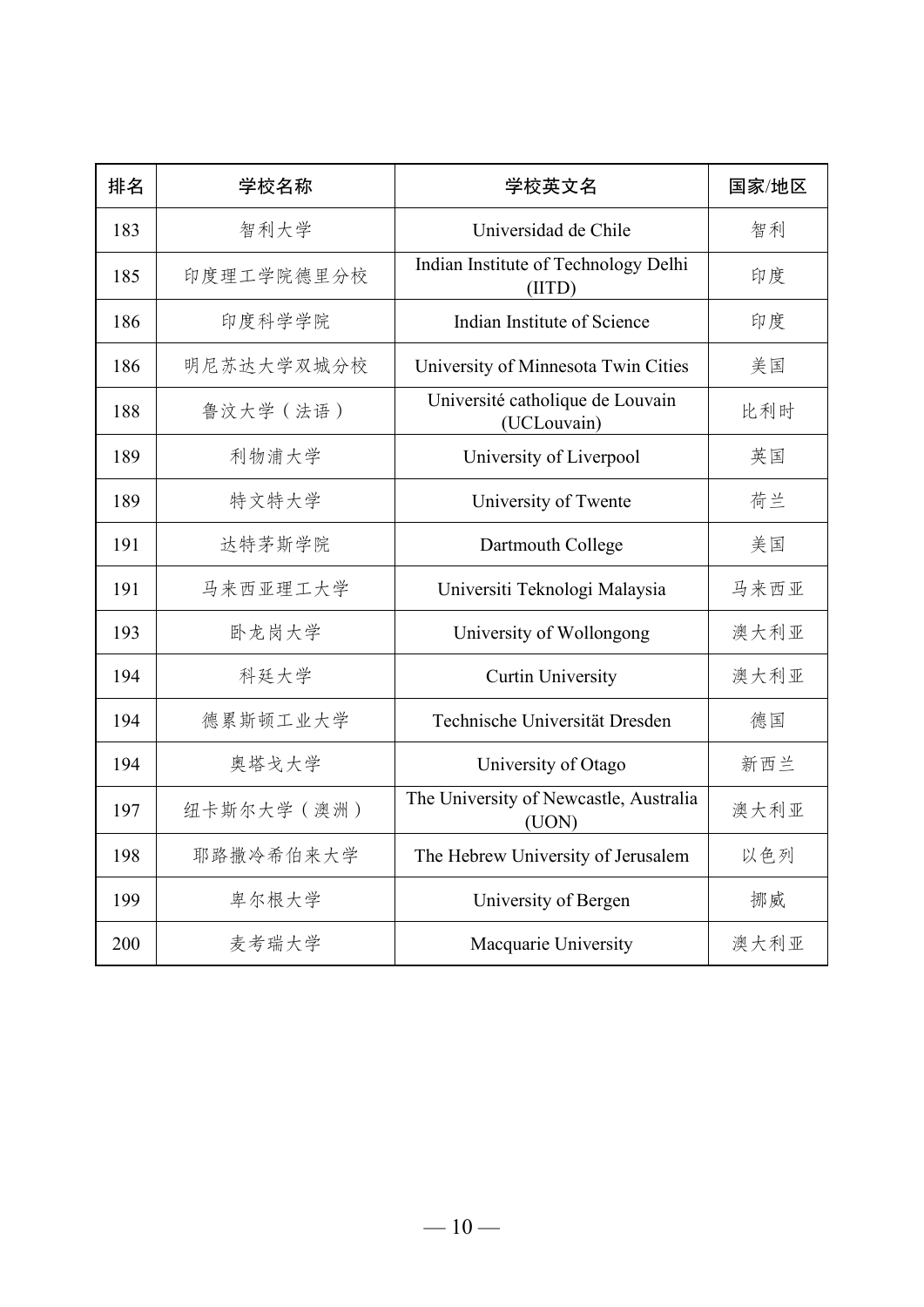## 年度《泰晤士高等教育》世界大学排名 前 200 强名单

| 排名             | 学校名称      | 英文学校名称                                | 国家/地区 |
|----------------|-----------|---------------------------------------|-------|
| $\mathbf{1}$   | 牛津大学      | University of Oxford                  | 英国    |
| $\overline{2}$ | 加州理工学院    | California Institute of Technology    | 美国    |
| $\overline{2}$ | 哈佛大学      | Harvard University                    | 美国    |
| $\overline{4}$ | 斯坦福大学     | <b>Stanford University</b>            | 美国    |
| 5              | 剑桥大学      | University of Cambridge               | 英国    |
| 5              | 麻省理工学院    | Massachusetts Institute of Technology | 美国    |
| $\overline{7}$ | 普林斯顿大学    | Princeton University                  | 美国    |
| 8              | 加州大学伯克利分校 | University of California, Berkeley    | 美国    |
| 9              | 耶鲁大学      | Yale University                       | 美国    |
| 10             | 芝加哥大学     | The University of Chicago             | 美国    |
| 11             | 哥伦比亚大学    | Columbia University                   | 美国    |
| 12             | 帝国理工学院    | Imperial College London               | 英国    |
| 13             | 约翰霍普金斯大学  | Johns Hopkins University              | 美国    |
| 13             | 宾夕法尼亚大学   | University of Pennsylvania            | 美国    |
| 15             | 苏黎世联邦理工学院 | <b>ETH</b> Zurich                     | 瑞士    |
| 16             | 北京大学      | Peking University                     | 中国    |
| 16             | 清华大学      | Tsinghua University                   | 中国    |
| 18             | 多伦多大学     | University of Toronto                 | 加拿大   |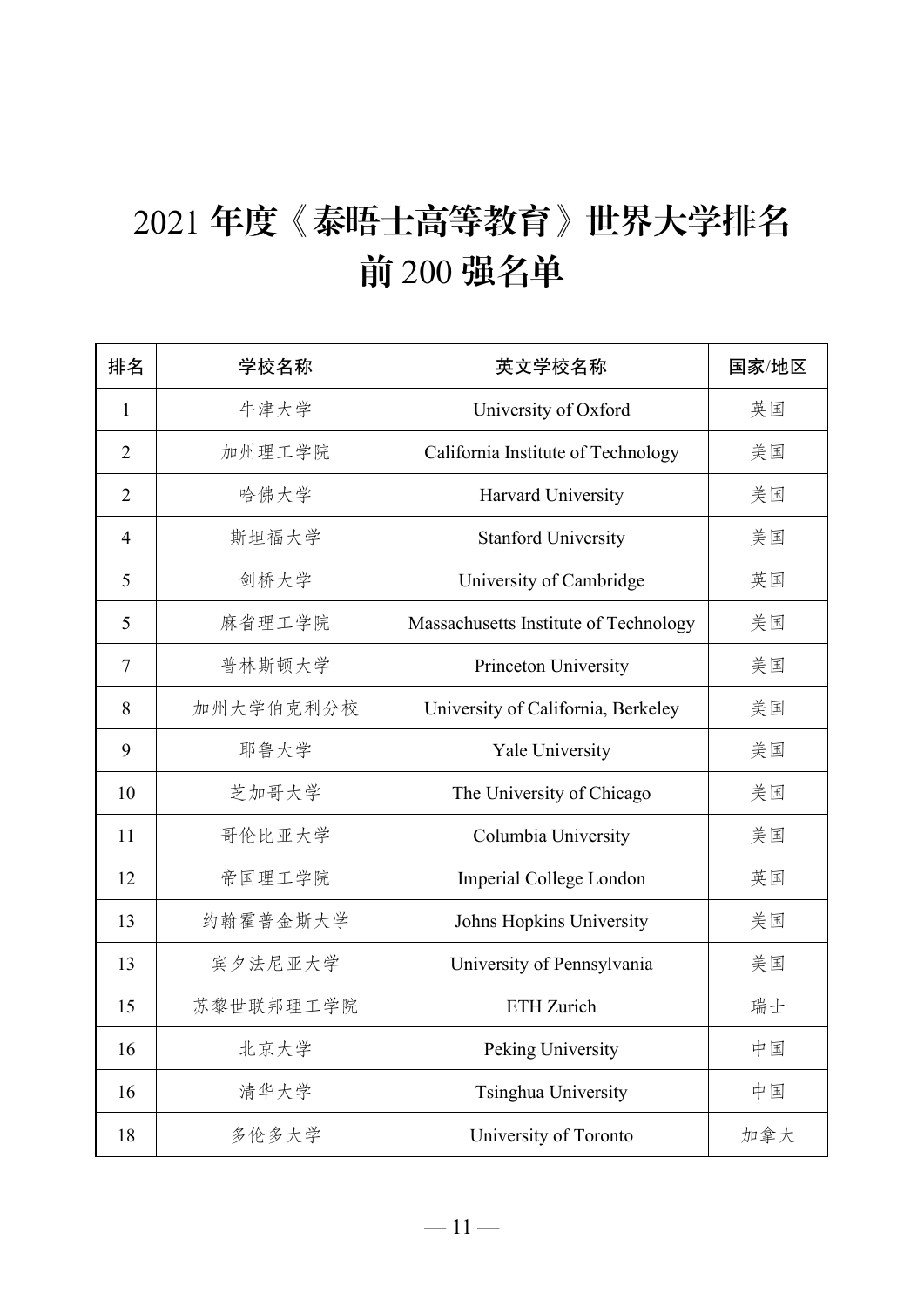| 排名 | 学校名称       | 英文学校名称                                                     | 国家/地区 |
|----|------------|------------------------------------------------------------|-------|
| 18 | 伦敦大学学院     | <b>UCL</b>                                                 | 英国    |
| 20 | 加州大学洛杉矶分校  | University of California, Los Angeles                      | 美国    |
| 21 | 新加坡国立大学    | National University of Singapore                           | 新加坡   |
| 22 | 康奈尔大学      | <b>Cornell University</b>                                  | 美国    |
| 23 | 杜克大学       | Duke University                                            | 美国    |
| 24 | 密歇根大学安娜堡分校 | University of Michigan-Ann Arbor                           | 美国    |
| 24 | 西北大学       | Northwestern University                                    | 美国    |
| 26 | 纽约大学       | New York University                                        | 美国    |
| 27 | 伦敦政治经济学院   | London School of Economics and<br><b>Political Science</b> | 英国    |
| 28 | 卡耐基梅隆大学    | Carnegie Mellon University                                 | 美国    |
| 29 | 华盛顿大学      | University of Washington                                   | 美国    |
| 30 | 爱丁堡大学      | University of Edinburgh                                    | 英国    |
| 30 | 香港大学       | University of Hong Kong                                    | 中国香港  |
| 32 | 慕尼黑大学      | <b>LMU</b> Munich                                          | 德国    |
| 33 | 墨尔本大学      | University of Melbourne                                    | 澳大利亚  |
| 34 | 加州大学圣地亚哥分校 | University of California, San Diego                        | 美国    |
| 35 | 伦敦大学国王学院   | King's College London                                      | 英国    |
| 35 | 东京大学       | The University of Tokyo                                    | 日本    |
| 37 | 英属哥伦比亚大学   | University of British Columbia                             | 加拿大   |
| 38 | 慕尼黑工业大学    | Technical University of Munich                             | 德国    |
| 39 | 卡罗琳学院      | Karolinska Institute                                       | 瑞典    |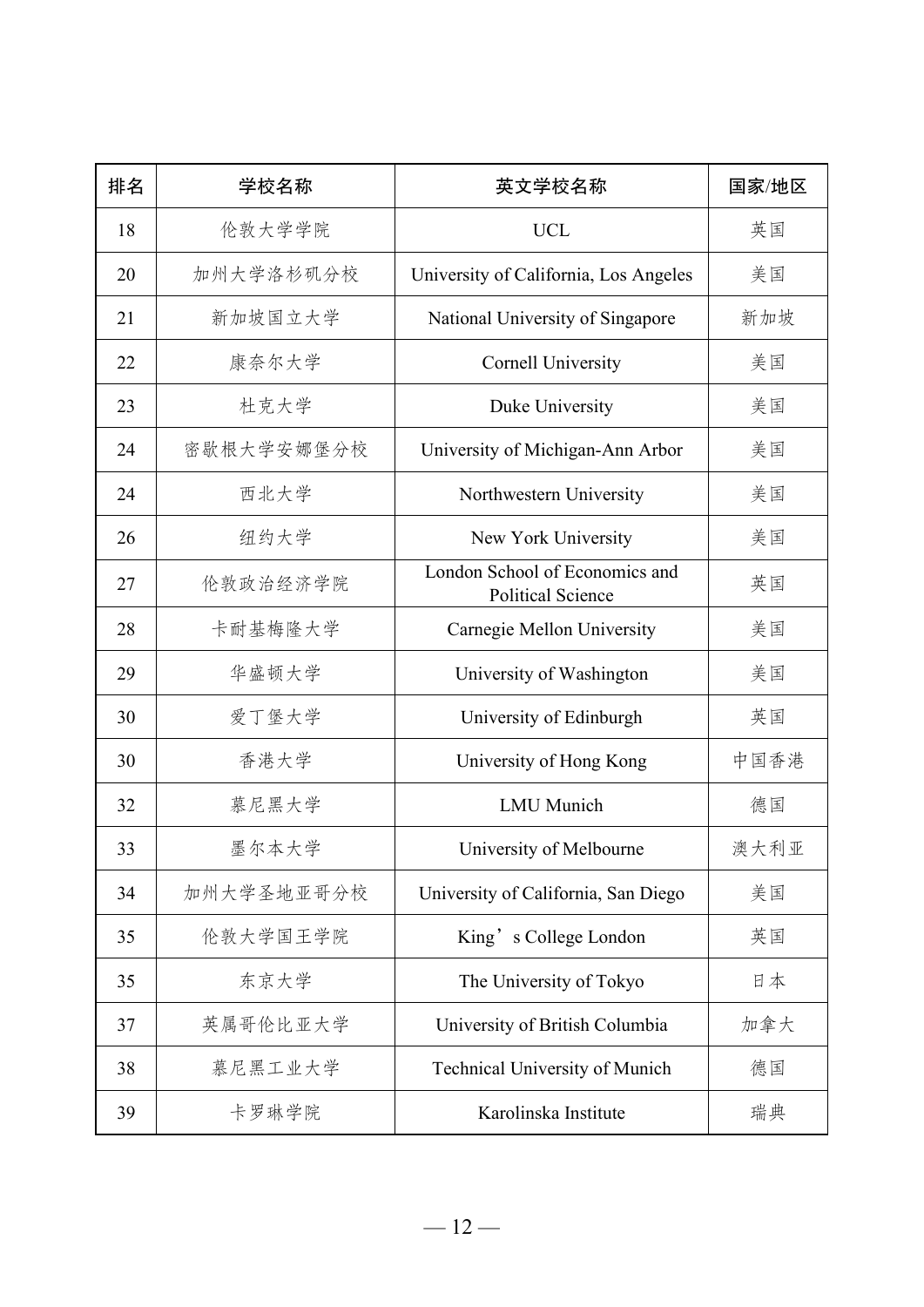| 排名 | 学校名称               | 英文学校名称                                                              | 国家/地区 |
|----|--------------------|---------------------------------------------------------------------|-------|
| 40 | 洛桑联邦理工学院           | École Polytechnique Fédérale de<br>Lausanne                         | 瑞士    |
| 40 | 巴黎文理研究大学           | Paris Sciences et Lettres - PSL<br><b>Research University Paris</b> | 法国    |
| 42 | 海德堡大学              | Heidelberg University                                               | 德国    |
| 42 | 鲁汶大学 (荷语)          | KU Leuven                                                           | 比利时   |
| 44 | 麦吉尔大学              | McGill University                                                   | 加拿大   |
| 45 | 佐治亚理工学院            | Georgia Institute of Technology                                     | 美国    |
| 46 | 南洋理工大学             | Nanyang Technological University,<br>Singapore                      | 新加坡   |
| 47 | 德克萨斯大学奥斯汀分校        | University of Texas at Austin                                       | 美国    |
| 48 | 伊利诺伊大学厄本那-香槟<br>分校 | University of Illinois at<br>Urbana-Champaign                       | 美国    |
| 49 | 香港中文大学             | Chinese University of Hong Kong                                     | 中国香港  |
| 50 | 曼彻斯特大学             | University of Manchester                                            | 英国    |
| 51 | 圣路易斯华盛顿大学          | Washington University in St Louis                                   | 美国    |
| 52 | 北卡罗来纳大学教堂山分校       | University of North Carolina at Chapel<br>Hill                      | 美国    |
| 53 | 万格宁根大学             | Wageningen University & Research                                    | 荷兰    |
| 54 | 澳洲国立大学             | <b>Australian National University</b>                               | 澳大利亚  |
| 54 | 昆士兰大学              | The University of Queensland                                        | 澳大利亚  |
| 54 | 首尔国立大学             | Seoul National University                                           | 韩国    |
| 57 | 莫纳什大学              | Monash University                                                   | 澳大利亚  |
| 58 | 悉尼大学               | University of Sydney                                                | 澳大利亚  |
| 58 | 威斯康星大学麦迪逊分校        | University of Wisconsin-Madison                                     | 美国    |
| 60 | 复旦大学               | Fudan University                                                    | 中国    |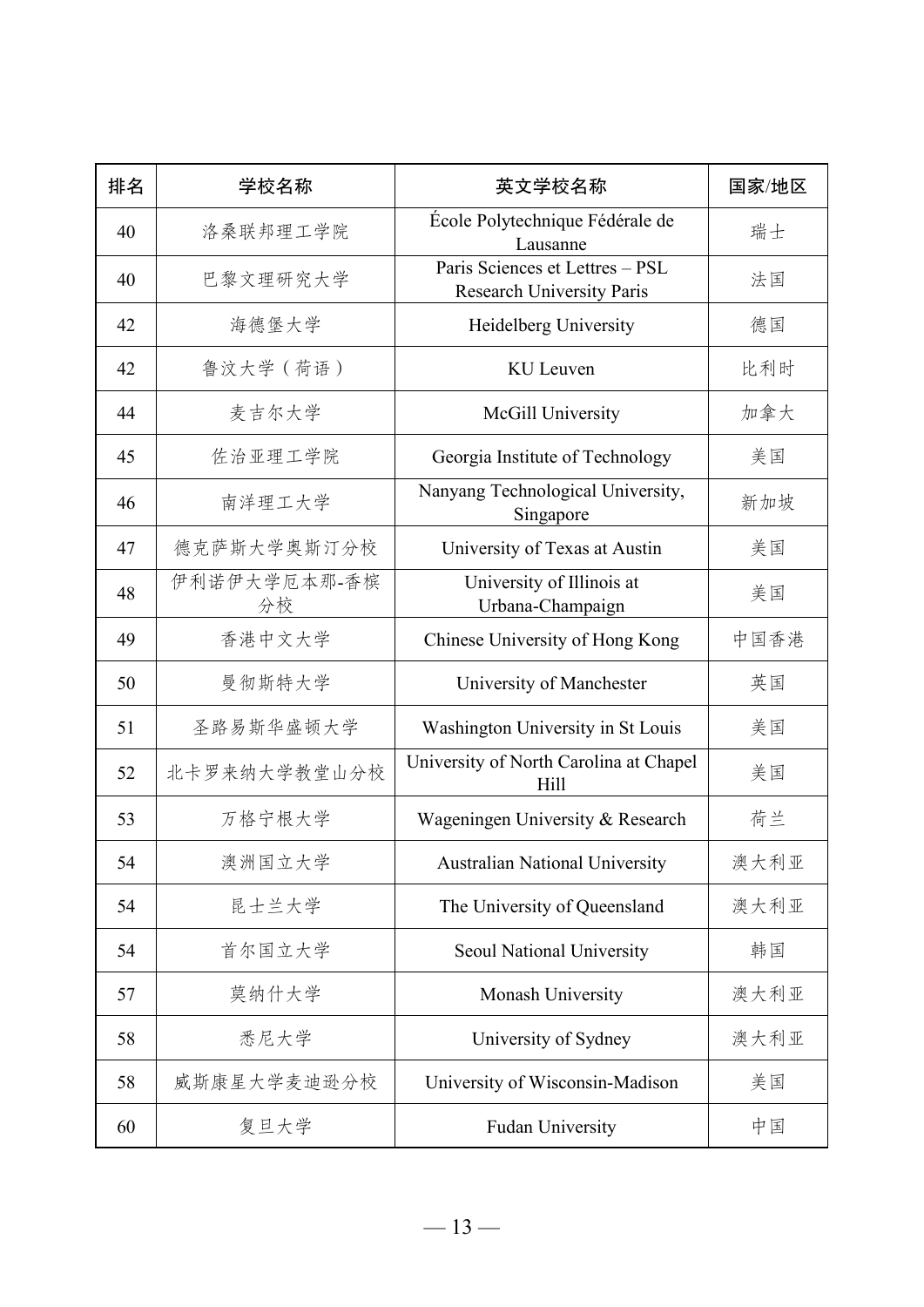| 排名 | 学校名称        | 英文学校名称                                                | 国家/地区 |
|----|-------------|-------------------------------------------------------|-------|
| 61 | 京都大学        | Kyoto University                                      | 日本    |
| 62 | 波士顿大学       | <b>Boston University</b>                              | 美国    |
| 63 | 南加州大学       | University of Southern California                     | 美国    |
| 64 | 布朗大学        | <b>Brown University</b>                               | 美国    |
| 65 | 阿姆斯特丹大学     | University of Amsterdam                               | 荷兰    |
| 66 | 香港科技大学      | The Hong Kong University of Science<br>and Technology | 中国香港  |
| 67 | 加州大学戴维斯分校   | University of California, Davis                       | 美国    |
| 68 | 加州大学圣塔芭芭拉分校 | University of California, Santa Barbara               | 美国    |
| 69 | 乌得勒支大学      | <b>Utrecht University</b>                             | 荷兰    |
| 70 | 新南威尔士大学     | <b>UNSW Sydney</b>                                    | 澳大利亚  |
| 71 | 莱顿大学        | Leiden University                                     | 荷兰    |
| 72 | 伊拉斯姆斯大学     | Erasmus University Rotterdam                          | 荷兰    |
| 73 | 柏林查理特医科大学   | Charité - Universitätsmedizin Berlin                  | 德国    |
| 74 | 柏林洪堡大学      | Humboldt University of Berlin                         | 德国    |
| 75 | 代尔夫特理工大学    | Delft University of Technology                        | 荷兰    |
| 75 | 浙江大学        | Zhejiang University                                   | 中国    |
| 75 | 苏黎世大学       | University of Zurich                                  | 瑞士    |
| 78 | 蒂宾根大学       | University of Tübingen                                | 德国    |
| 78 | 华威大学        | University of Warwick                                 | 英国    |
| 80 | 格罗宁根大学      | University of Groningen                               | 荷兰    |
| 80 | 麦克马斯特大学     | McMaster University                                   | 加拿大   |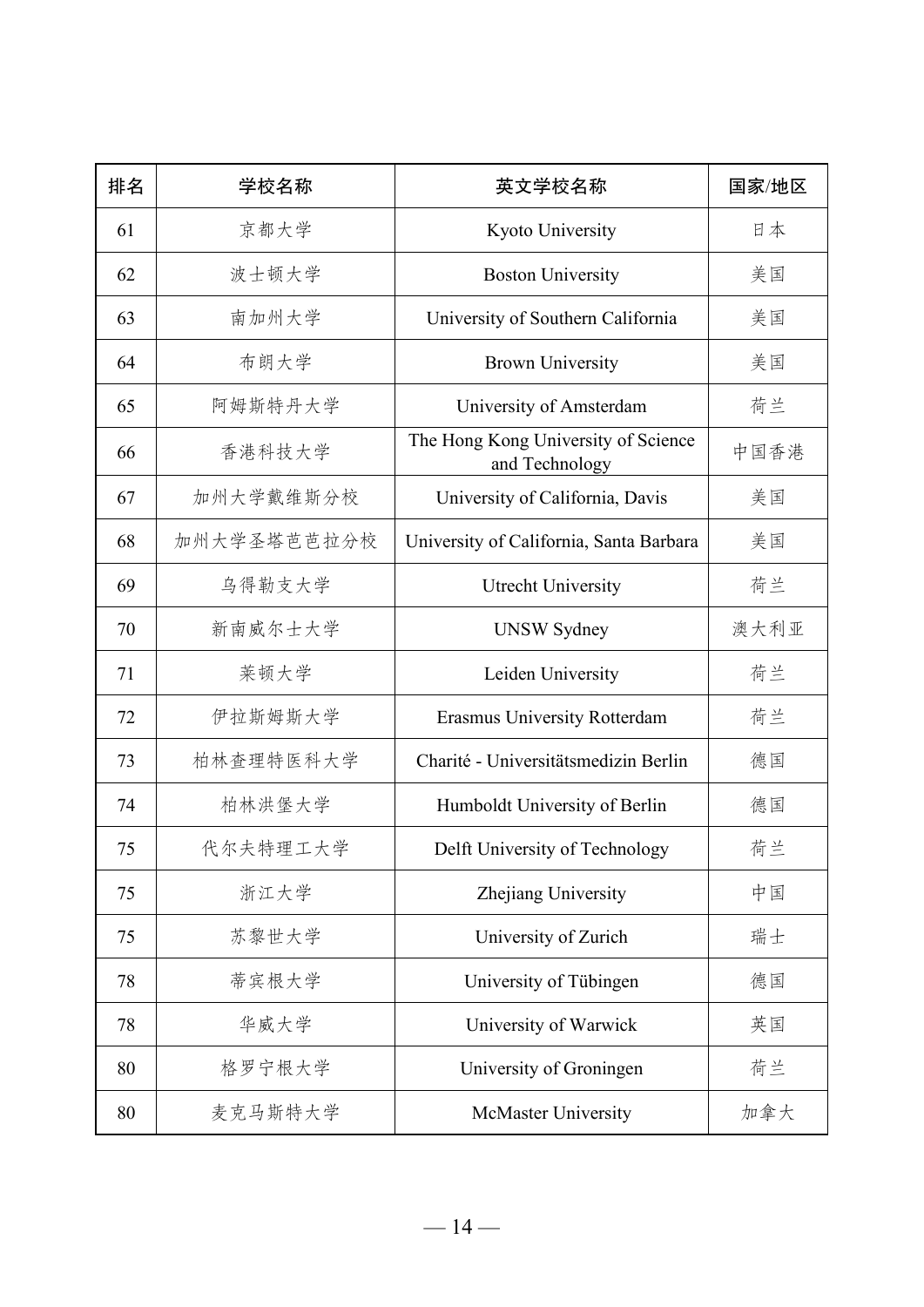| 排名  | 学校名称        | 英文学校名称                                                        | 国家/地区 |
|-----|-------------|---------------------------------------------------------------|-------|
| 82  | 艾茉莉大学       | <b>Emory University</b>                                       | 美国    |
| 83  | 柏林自由大学      | Free University of Berlin                                     | 德国    |
| 84  | 上海交通大学      | Shanghai Jiao Tong University                                 | 中国    |
| 85  | 俄亥俄州立大学     | Ohio State University (Main campus)                           | 美国    |
| 86  | 格拉斯哥大学      | University of Glasgow                                         | 英国    |
| 86  | 明尼苏达大学      | University of Minnesota                                       | 美国    |
| 88  | 蒙特利尔大学      | University of Montreal                                        | 加拿大   |
| 88  | 中国科学技术大学    | University of Science and Technology<br>of China              | 中国    |
| 88  | 索邦大学        | Sorbonne University                                           | 法国    |
| 91  | 香港理工大学      | Hong Kong Polytechnic University                              | 中国香港  |
| 91  | 巴黎理工学院      | Institut Polytechnique de Paris                               | 法国    |
| 92  | 布里斯托大学      | University of Bristol                                         | 英国    |
| 93  | 马里兰大学学院公园分校 | University of Maryland, College Park                          | 美国    |
| 93  | 密歇根州立大学     | Michigan State University                                     | 美国    |
| 96  | 哥本哈根大学      | University of Copenhagen                                      | 丹麦    |
| 96  | 根特大学        | <b>Ghent University</b>                                       | 比利时   |
| 98  | 加州大学欧文分校    | University of California, Irvine                              | 美国    |
| 99  | 达特茅斯学院      | Dartmouth College                                             | 美国    |
| 99  | 韩国高等科技学院    | Korea Advanced Institute of Science<br>and Technology (KAIST) | 韩国    |
| 101 | 伯尔尼大学       | University of Bern                                            | 瑞士    |
| 101 | 赫尔辛基大学      | University of Helsinki                                        | 芬兰    |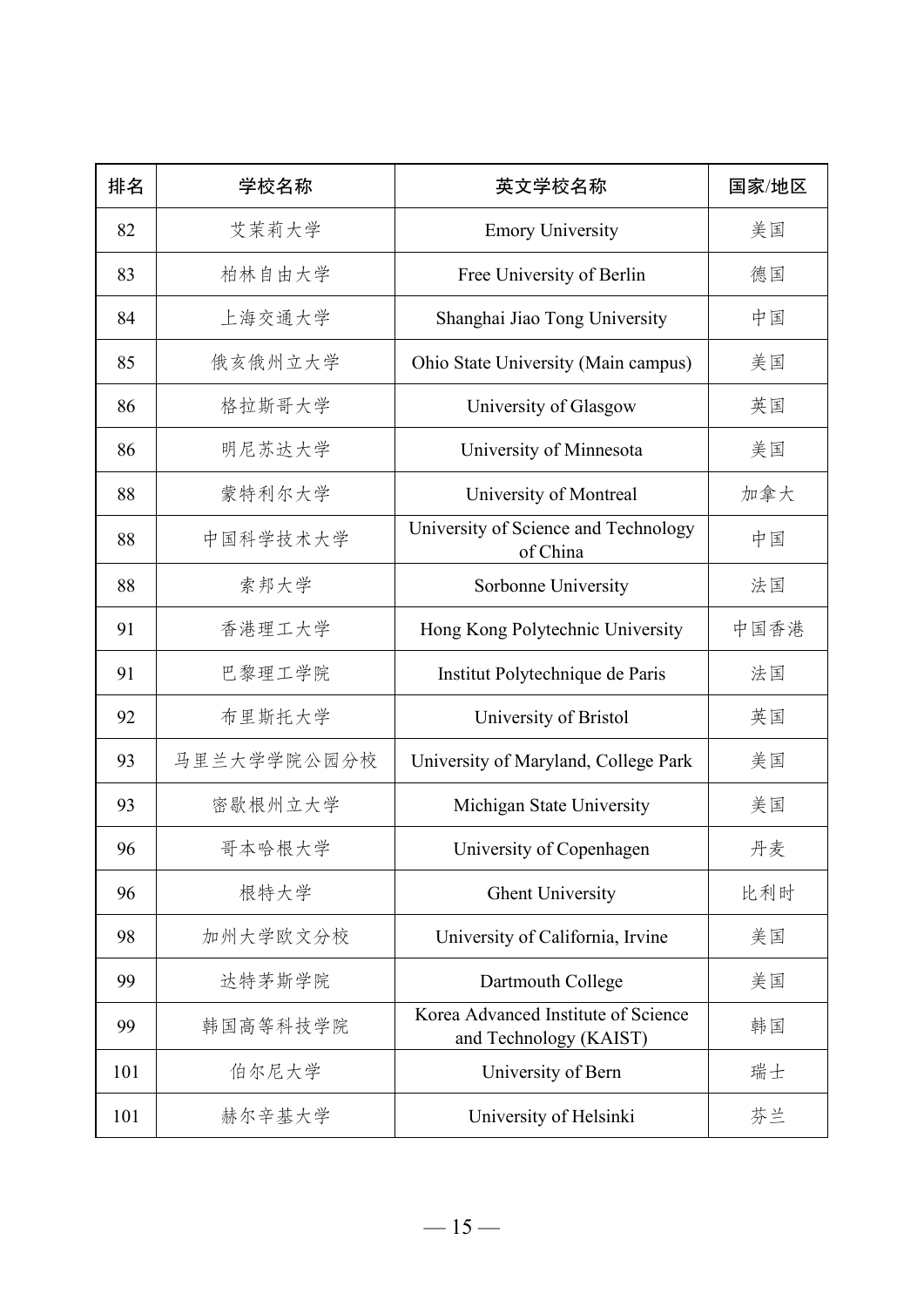| 排名  | 学校名称       | 英文学校名称                           | 国家/地区 |
|-----|------------|----------------------------------|-------|
| 103 | 巴塞尔大学      | University of Basel              | 瑞士    |
| 104 | 奥胡斯大学      | Aarhus University                | 丹麦    |
| 105 | 伯明翰大学      | University of Birmingham         | 英国    |
| 105 | 南京大学       | Nanjing University               | 中国    |
| 105 | 普渡大学西拉法叶分校 | Purdue University West Lafayette | 美国    |
| 108 | 弗莱堡大学      | University of Freiburg           | 德国    |
| 108 | 亚琛工业大学     | <b>RWTH Aachen University</b>    | 德国    |
| 110 | 谢菲尔德大学     | University of Sheffield          | 英国    |
| 111 | 阿德雷德大学     | University of Adelaide           | 澳大利亚  |
| 112 | 波恩大学       | University of Bonn               | 德国    |
| 113 | 国立台湾大学     | National Taiwan University (NTU) | 中国台湾  |
| 113 | 范德堡大学      | Vanderbilt University            | 美国    |
| 115 | 阿姆斯特丹自由大学  | Vrije Universiteit Amsterdam     | 荷兰    |
| 116 | 隆德大学       | Lund University                  | 瑞典    |
| 117 | 巴黎萨克雷大学    | Université Paris-Saclay          | 法国    |
| 117 | 伦敦大学玛丽女王学院 | Queen Mary University of London  | 英国    |
| 119 | 哥廷根大学      | University of Göttingen          | 德国    |
| 119 | 奥斯陆大学      | University of Oslo               | 挪威    |
| 119 | 宾州州立大学公园分校 | Penn State (Main campus)         | 美国    |
| 122 | 兰卡斯特大学     | Lancaster University             | 英国    |
| 122 | 成均馆大学      | Sungkyunkwan University (SKKU)   | 韩国    |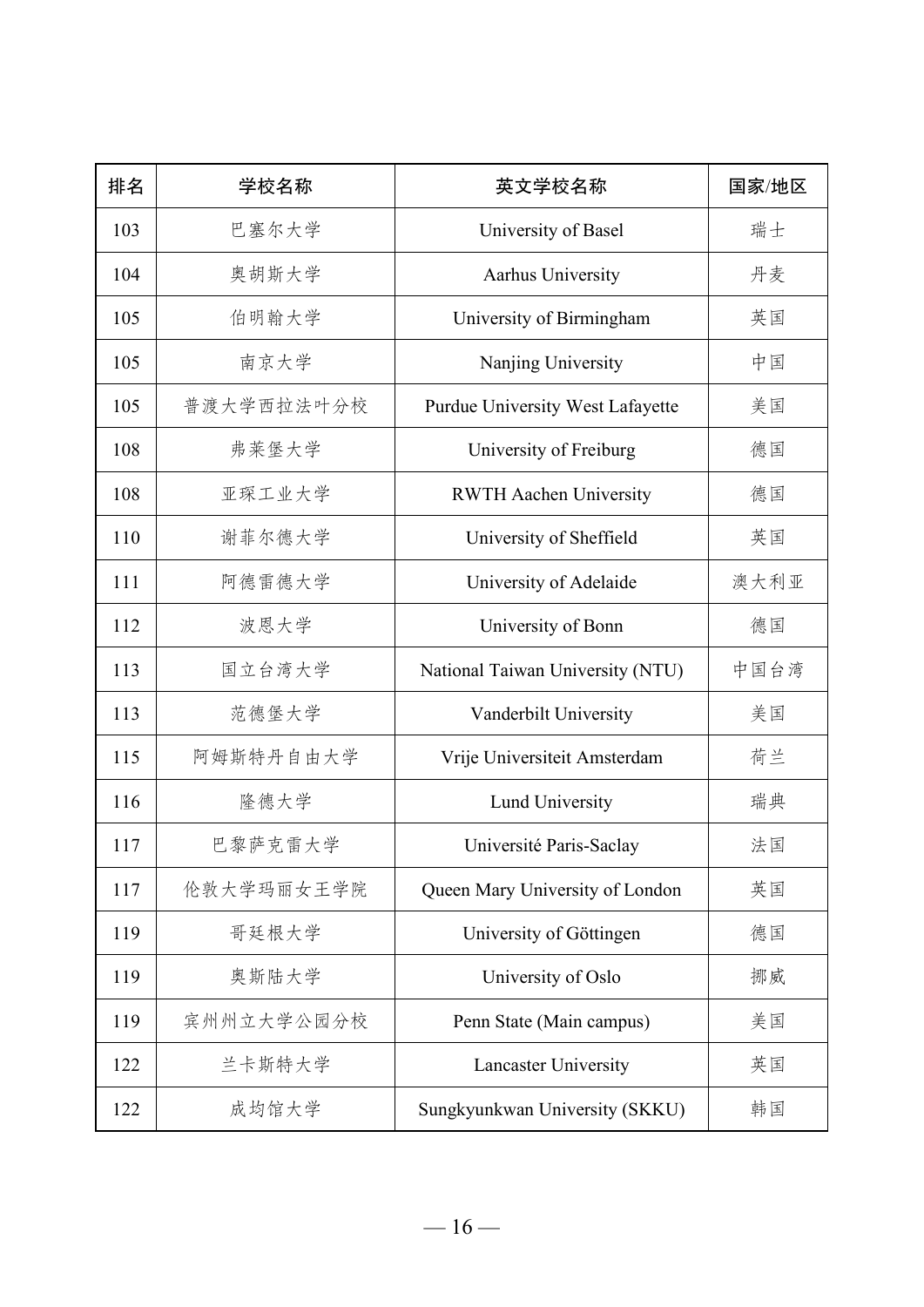| 排名  | 学校名称     | 英文学校名称                                        | 国家/地区 |
|-----|----------|-----------------------------------------------|-------|
| 124 | 南安普敦大学   | University of Southampton                     | 英国    |
| 125 | 阿尔伯塔大学   | University of Alberta                         | 加拿大   |
| 126 | 凯斯西储大学   | Case Western Reserve University               | 美国    |
| 127 | 利兹大学     | University of Leeds                           | 英国    |
| 127 | 马斯特里赫特大学 | Maastricht University                         | 荷兰    |
| 127 | 弗吉尼亚大学   | University of Virginia (Main campus)          | 美国    |
| 130 | 乔治敦大学    | Georgetown University                         | 美国    |
| 131 | 乌普萨拉大学   | Uppsala University                            | 瑞典    |
| 132 | 亚利桑那州立大学 | Arizona State University (Tempe)              | 美国    |
| 132 | 汉堡大学     | University of Hamburg                         | 德国    |
| 132 | 西澳大学     | The University of Western Australia           | 澳大利亚  |
| 136 | 莱斯大学     | Rice University                               | 美国    |
| 137 | 奥克兰大学    | University of Auckland                        | 新西兰   |
| 137 | 维也纳大学    | University of Vienna                          | 奥地利   |
| 139 | 奈梅亨大学    | Radboud University Nijmegen                   | 荷兰    |
| 139 | 柏林工业大学   | Technical University of Berlin                | 德国    |
| 140 | 匹兹堡大学    | University of Pittsburgh-Pittsburgh<br>campus | 美国    |
| 141 | 诺丁汉大学    | University of Nottingham                      | 英国    |
| 142 | 罗切斯特大学   | University of Rochester                       | 美国    |
| 143 | 安特卫普大学   | University of Antwerp                         | 比利时   |
| 143 | 埃克塞特大学   | University of Exeter                          | 英国    |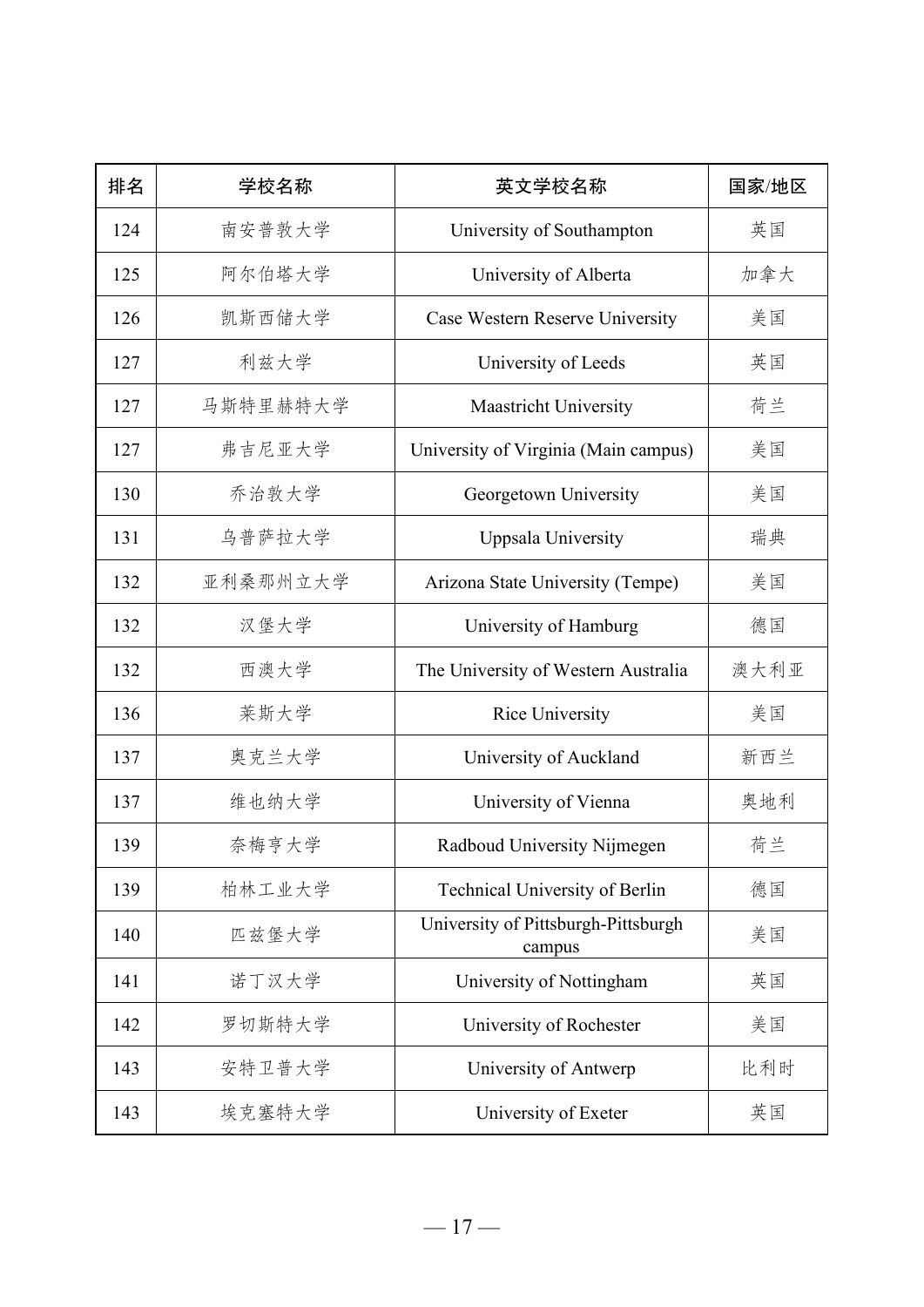| 排名  | 学校名称        | 英文学校名称                                                     | 国家/地区 |
|-----|-------------|------------------------------------------------------------|-------|
| 143 | 悉尼科技大学      | University of Technology Sydney                            | 澳大利亚  |
| 146 | 曼海姆大学       | University of Mannheim                                     | 德国    |
| 146 | 纽卡斯尔大学 (英国) | Newcastle University                                       | 英国    |
| 146 | 都柏林圣三一学院    | Trinity College Dublin                                     | 爱尔兰   |
| 146 | 乌尔姆大学       | <b>Ulm University</b>                                      | 德国    |
| 150 | 亚利桑那大学      | University of Arizona                                      | 美国    |
| 151 | 香港城市大学      | City University of Hong Kong                               | 中国香港  |
| 151 | 萨塞克斯大学      | University of Sussex                                       | 英国    |
| 151 | 延世大学        | Yonsei University (Seoul campus)                           | 韩国    |
| 154 | 佛罗里达大学      | University of Florida                                      | 美国    |
| 155 | 巴黎大学        | Université de Paris                                        | 法国    |
| 156 | 庞培法布拉大学     | Pompeu Fabra University                                    | 西班牙   |
| 157 | 武汉大学        | Wuhan University                                           | 中国    |
| 158 | 阿伯丁大学       | University of Aberdeen                                     | 英国    |
| 158 | 科罗拉多大学博尔德分校 | University of Colorado Boulder                             | 美国    |
| 158 | 莫斯科国立大学     | Lomonosov Moscow State University                          | 俄罗斯联邦 |
| 158 | 鲁汶大学 (法语)   | Université Catholique de Louvain                           | 比利时   |
| 162 | 杜伦大学        | Durham University                                          | 英国    |
| 162 | 渥太华大学       | University of Ottawa                                       | 加拿大   |
| 162 | 南方科技大学      | Southern University of Science and<br>Technology (SUSTech) | 中国    |
| 165 | 维尔茨堡大学      | University of Würzburg                                     | 德国    |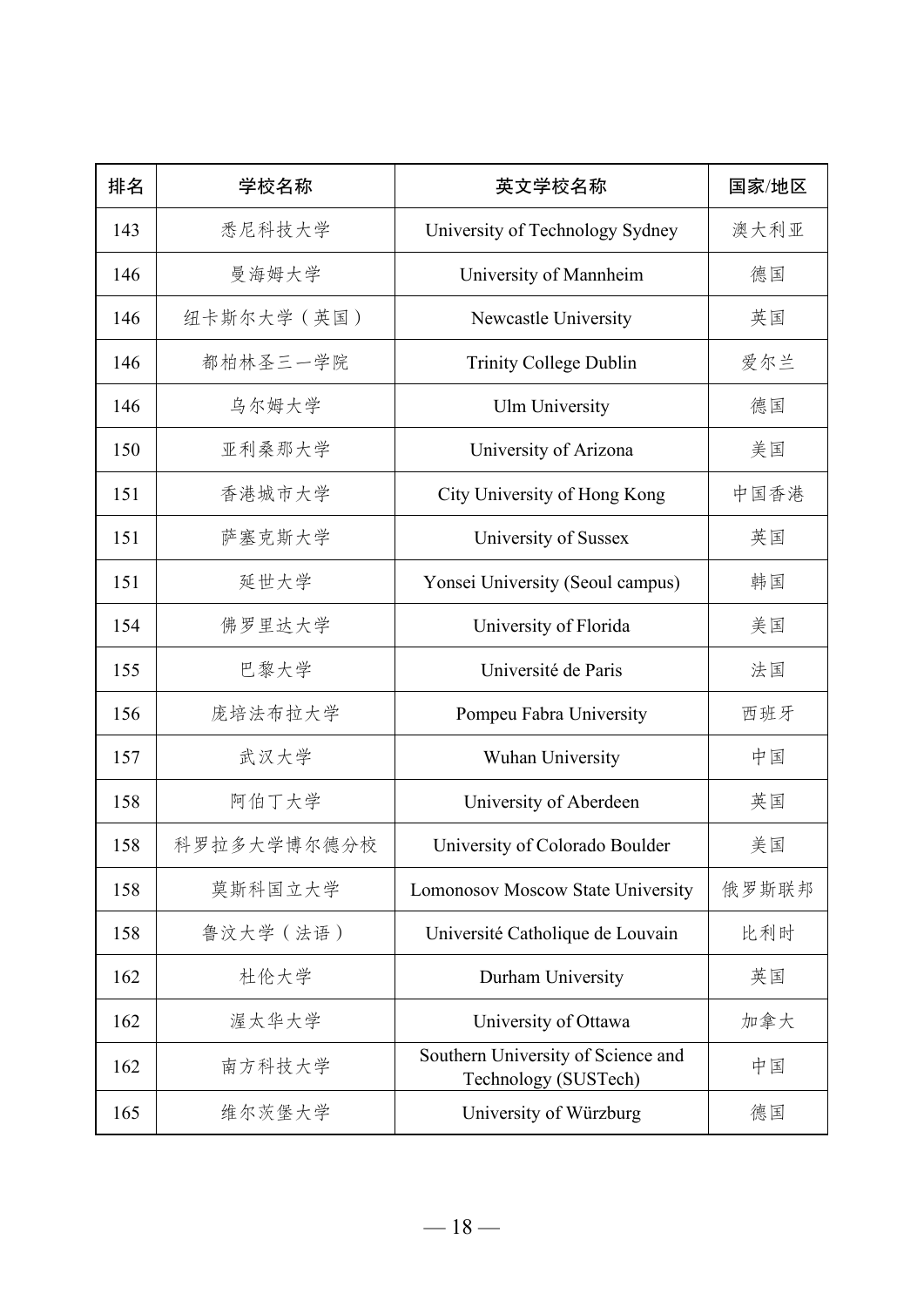| 排名  | 学校名称        | 英文学校名称                                                        | 国家/地区 |
|-----|-------------|---------------------------------------------------------------|-------|
| 166 | 比勒费尔德大学     | <b>Bielefeld University</b>                                   | 德国    |
| 167 | 印第安纳大学伯明顿分校 | Indiana University                                            | 美国    |
| 168 | 东北大学        | Northeastern University                                       | 美国    |
| 169 | 约克大学 (英国)   | University of York                                            | 英国    |
| 170 | 巴塞罗那自治大学    | Autonomous University of Barcelona                            | 西班牙   |
| 170 | 堪培拉大学       | University of Canberra                                        | 澳大利亚  |
| 172 | 博洛尼亚大学      | University of Bologna                                         | 意大利   |
| 172 | 科隆大学        | University of Cologne                                         | 德国    |
| 172 | 德累斯顿工业大学    | TU Dresden                                                    | 德国    |
| 172 | 塔夫斯大学       | <b>Tufts University</b>                                       | 美国    |
| 176 | 洛桑大学        | University of Lausanne                                        | 瑞士    |
| 176 | 斯德哥尔摩大学     | Stockholm University                                          | 瑞典    |
| 178 | 利物浦大学       | University of Liverpool                                       | 英国    |
| 178 | 蔚山国立科技学院    | Ulsan National Institute of Science and<br>Technology (UNIST) | 韩国    |
| 180 | 卡尔斯鲁厄理工学院   | Karlsruhe Institute of Technology                             | 德国    |
| 181 | 华中科技大学      | Huazhong University of Science and<br>Technology              | 中国    |
| 182 | 东安格利亚大学     | University of East Anglia                                     | 英国    |
| 183 | 开普敦大学       | University of Cape Town                                       | 南非    |
| 183 | 圣母大学        | University of Notre Dame                                      | 美国    |
| 185 | 哥德堡大学       | University of Gothenburg                                      | 瑞典    |
| 185 | 莱斯特大学       | University of Leicester                                       | 英国    |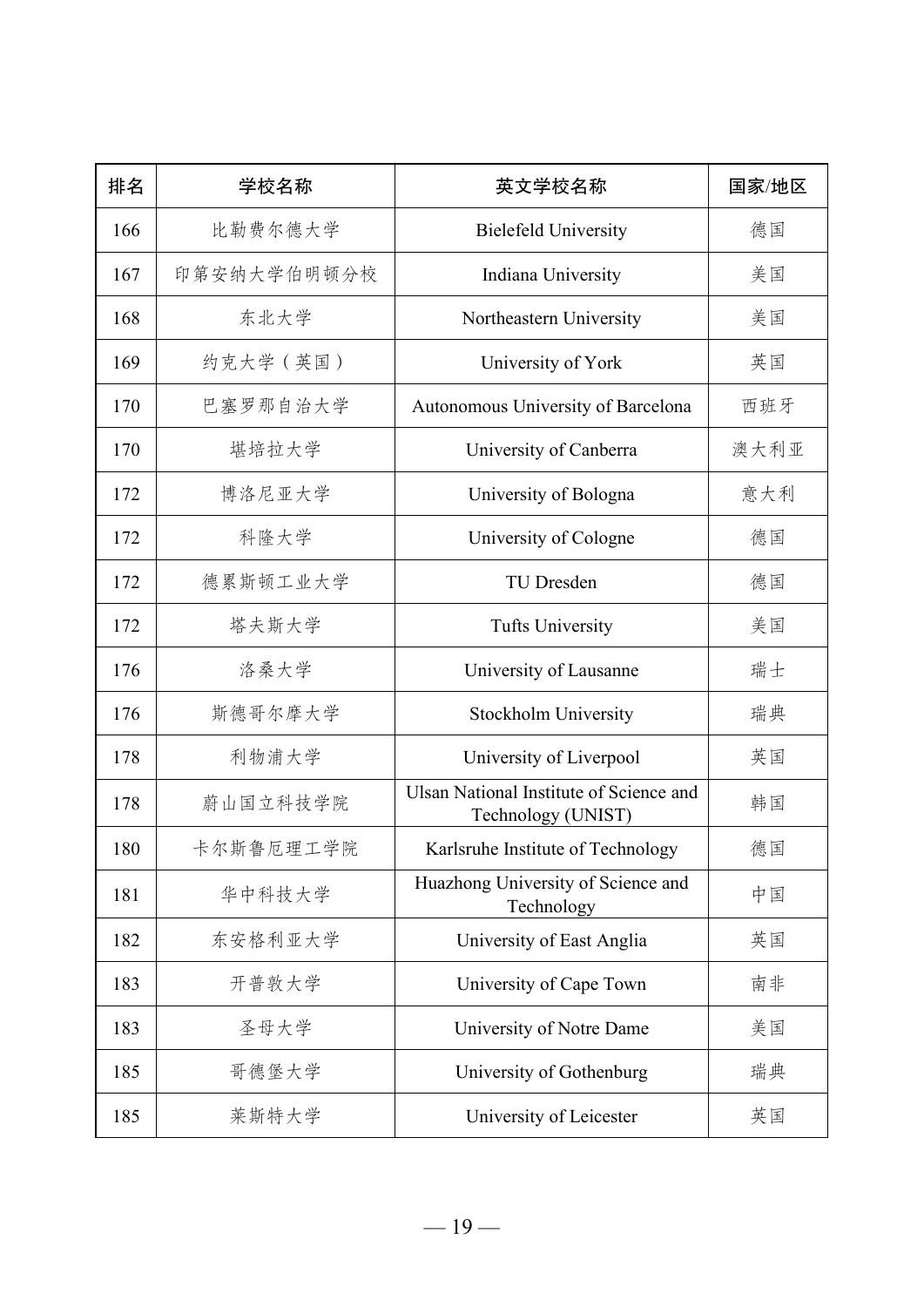| 排名  | 学校名称        | 英文学校名称                                                   | 国家/地区 |
|-----|-------------|----------------------------------------------------------|-------|
| 185 | 浦项科技大学      | Pohang University of Science and<br>Technology (POSTECH) | 韩国    |
| 185 | 丹麦理工大学      | Technical University of Denmark                          | 丹麦    |
| 189 | 卡迪夫大学       | <b>Cardiff University</b>                                | 英国    |
| 190 | 阿卜杜勒阿齐兹国王大学 | King Abdulaziz University                                | 沙特    |
| 190 | 罗格斯大学       | Rutgers, the State University of New<br>Jersey           | 美国    |
| 192 | 麦考瑞大学       | Macquarie University                                     | 澳大利亚  |
| 193 | 巴塞罗那大学      | University of Barcelona                                  | 西班牙   |
| 193 | 昆士兰科技大学     | Queensland University of Technology                      | 澳大利亚  |
| 193 | 德州农工大学      | Texas A&M University                                     | 美国    |
| 196 | 格拉茨医科大学     | Medical University of Graz                               | 奥地利   |
| 197 | 埃尔朗根-纽伦堡大学  | University of Erlangen-Nuremberg                         | 德国    |
| 197 | 日内瓦大学       | University of Geneva                                     | 瑞士    |
| 197 | 霍恩海姆大学      | University of Hohenheim                                  | 德国    |
| 197 | 罗马第一大学      | Sapienza University of Rome                              | 意大利   |
| 197 | 比萨高等师范学院    | Scuola Normale Superiore di Pisa                         | 意大利   |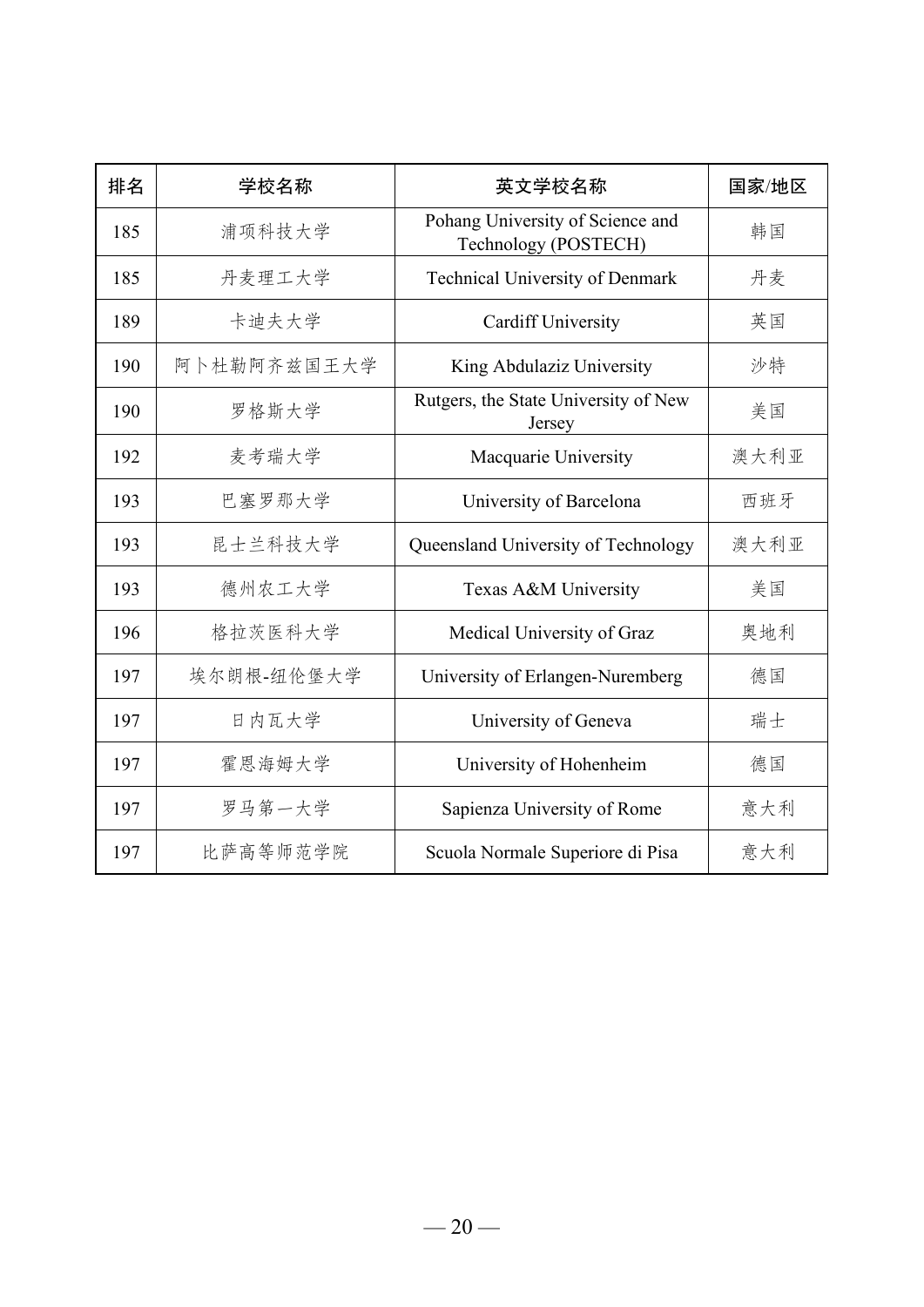# 年度《美国新闻与世界报道》世界大学 排名前 200 强名单

| 排名             | 学校名称         | 学校英文名                                   | 国家/地区 |
|----------------|--------------|-----------------------------------------|-------|
| $\mathbf{1}$   | 哈佛大学         | Harvard University                      | 美国    |
| $\overline{2}$ | 麻省理工学院(MIT)  | Massachusetts Institute of Technology   | 美国    |
| 3              | 斯坦福大学        | <b>Stanford University</b>              | 美国    |
| 4              | 加利福尼亚大学伯克利分校 | University of California--Berkeley      | 美国    |
| 5              | 牛津大学         | University of Oxford                    | 英国    |
| 6              | 哥伦比亚大学       | Columbia University                     | 美国    |
| $\tau$         | 华盛顿大学西雅图分校   | University of Washington Seattle        | 美国    |
| 8              | 剑桥大学         | Cambridge University                    | 英国    |
| 9              | 加利福尼亚理工学院    | California Institute of Technology      | 美国    |
| 9              | 约翰霍普金斯大学     | Johns Hopkins University                | 美国    |
| 11             | 加利福尼亚大学旧金山分校 | University of California, San Francisco | 美国    |
| 12             | 耶鲁大学         | Yale University                         | 美国    |
| 13             | 宾夕法尼亚大学      | University of Pennsylvania              | 美国    |
| 14             | 加利福尼亚大学洛杉矶分校 | University of California, Los Angeles   | 美国    |
| 15             | 芝加哥大学        | University of Chicago                   | 美国    |
| 16             | 普林斯顿大学       | Princeton University                    | 美国    |
| 16             | 伦敦大学学院       | University College London               | 英国    |
| 16             | 多伦多大学        | University of Toronto                   | 加拿大   |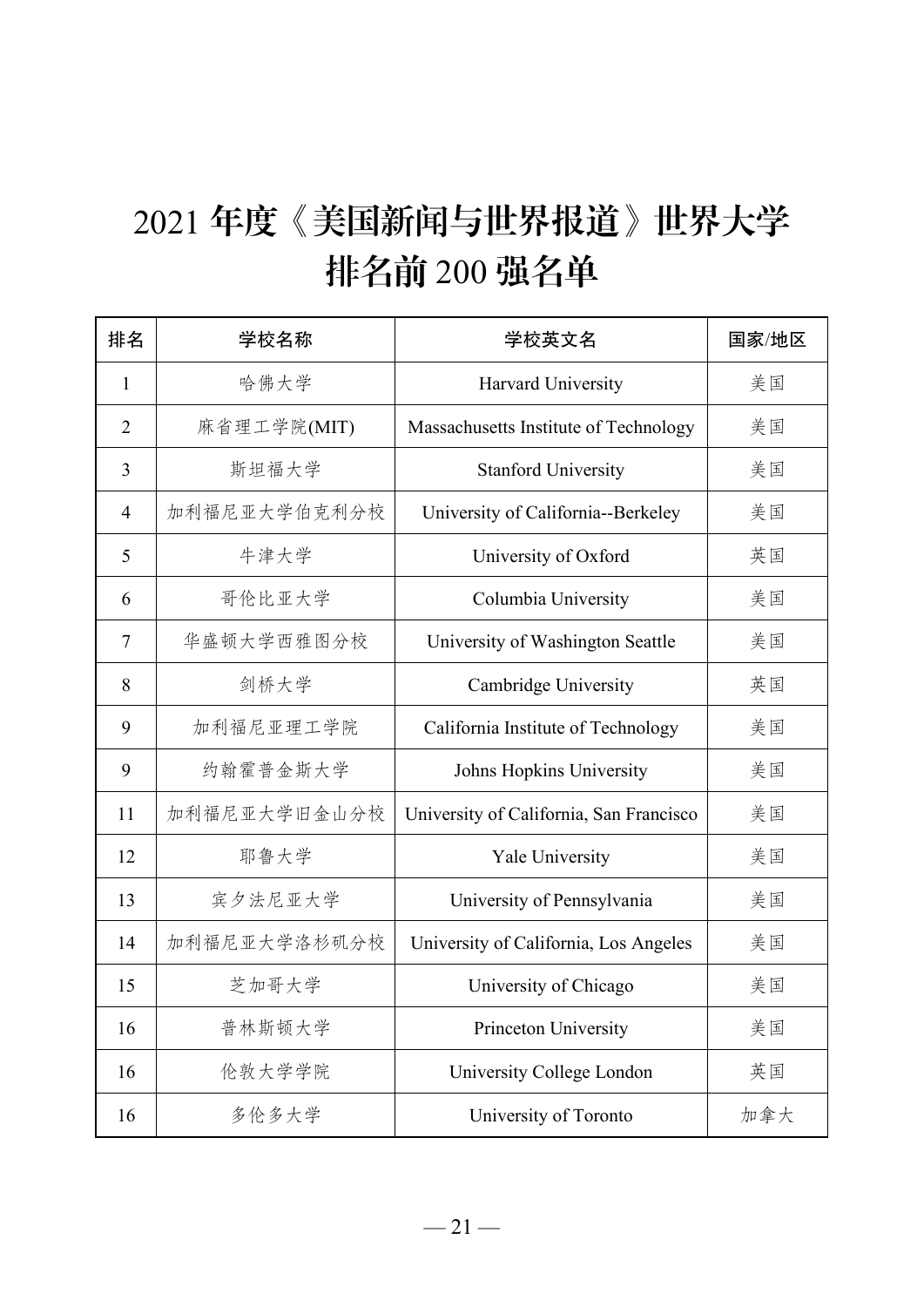| 排名 | 学校名称              | 学校英文名                                           | 国家/地区 |
|----|-------------------|-------------------------------------------------|-------|
| 19 | 密歇根大学安娜堡分校        | University of Michigan--Ann Arbor               | 美国    |
| 20 | 帝国理工学院            | Imperial College London                         | 英国    |
| 21 | 加利福尼亚大学圣地亚哥<br>分校 | University of California San Diego              | 美国    |
| 22 | 康奈尔大学             | <b>Cornell University</b>                       | 美国    |
| 23 | 杜克大学              | Duke University                                 | 美国    |
| 24 | 东北大学              | Northeastern University                         | 美国    |
| 25 | 墨尔本大学             | University of Melbourne                         | 澳大利亚  |
| 26 | 苏黎世联邦理工学院         | Swiss Federal Institute of Technology<br>Zurich | 瑞士    |
| 26 | 清华大学              | Tsinghua University                             | 中国    |
| 28 | 悉尼大学              | University of Sydney                            | 澳大利亚  |
| 29 | 新加坡国立大学           | National University of Singapore                | 新加坡   |
| 30 | 纽约大学              | New York University                             | 美国    |
| 31 | 圣路易斯华盛顿大学         | Washington University in St. Louis              | 美国    |
| 32 | 爱丁堡大学             | University of Edinburgh                         | 英国    |
| 33 | 伦敦大学国王学院          | King's College London                           | 英国    |
| 33 | 南洋理工大学            | Nanyang Technological University                | 新加坡   |
| 33 | 英属哥伦比亚大学          | University of British Columbia                  | 加拿大   |
| 36 | 昆士兰大学             | University of Queensland Australia              | 澳大利亚  |
| 37 | 哥本哈根大学            | University of Copenhagen                        | 丹麦    |
| 38 | 阿姆斯特丹大学           | University of Amsterdam                         | 荷兰    |
| 39 | 北卡罗来纳大学教堂山分校      | University of North Carolina--Chapel<br>Hill    | 美国    |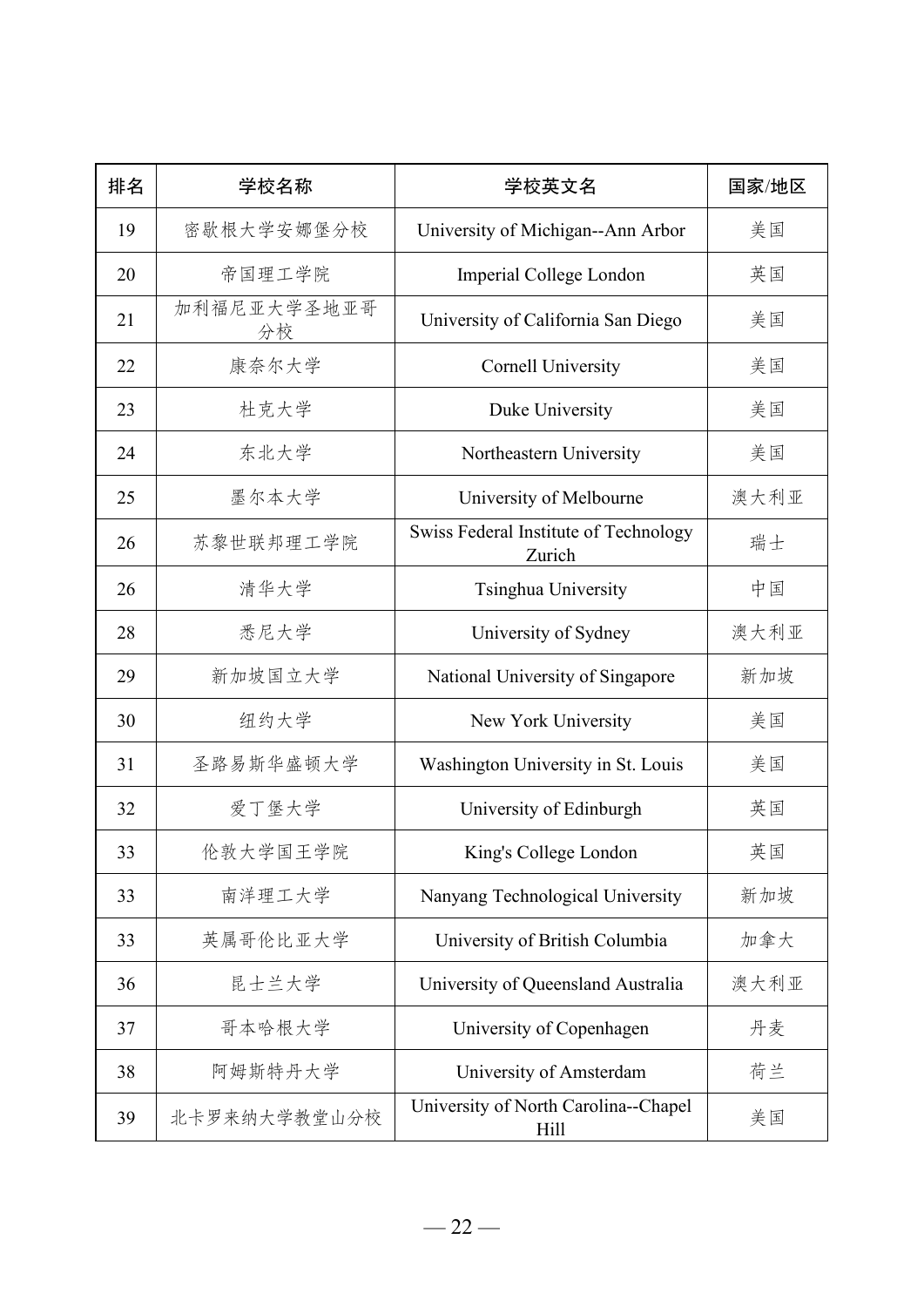| 排名 | 学校名称        | 学校英文名                                      | 国家/地区 |
|----|-------------|--------------------------------------------|-------|
| 40 | 莫纳什大学       | Monash University                          | 澳大利亚  |
| 41 | 新南威尔士大学     | University of New South Wales              | 澳大利亚  |
| 42 | 匹兹堡大学       | University of Pittsburgh                   | 美国    |
| 43 | 德克萨斯大学奥斯汀分校 | University of Texas--Austin                | 美国    |
| 44 | 阿卜杜勒阿奇兹国王大学 | King Abdulaziz University                  | 沙特    |
| 45 | 北京大学        | Beijing University                         | 中国    |
| 46 | 索邦大学        | Sorbonne University                        | 法国    |
| 46 | 慕尼黑大学       | University of Munich                       | 德国    |
| 48 | 鲁汶大学 (荷语区)  | Catholic University of Leuven              | 比利时   |
| 48 | 卡罗林斯卡医学院    | Karolinska Institute                       | 瑞典    |
| 48 | 乌德勒支大学      | Utrecht University                         | 荷兰    |
| 51 | 麦吉尔大学       | McGill University                          | 加拿大   |
| 52 | 俄亥俄州立大学     | Ohio State University--Columbus            | 美国    |
| 52 | 威斯康辛大学麦迪逊分校 | University of Wisconsin-Madison            | 美国    |
| 54 | 海德堡大学       | Heidelberg University                      | 德国    |
| 55 | 明尼苏达大学      | University of Minnesota--Twin Cities       | 美国    |
| 56 | 澳州国立大学      | <b>Australian National University</b>      | 澳大利亚  |
| 57 | 西奈山伊坎医学院    | Icahn School of Medicine at Mount<br>Sinai | 美国    |
| 58 | 乔治亚理工学院     | Georgia Institute of Technology            | 美国    |
| 58 | 曼彻斯特大学      | University of Manchester                   | 英国    |
| 60 | 巴黎萨克雷大学     | University of Paris-Saclay                 | 法国    |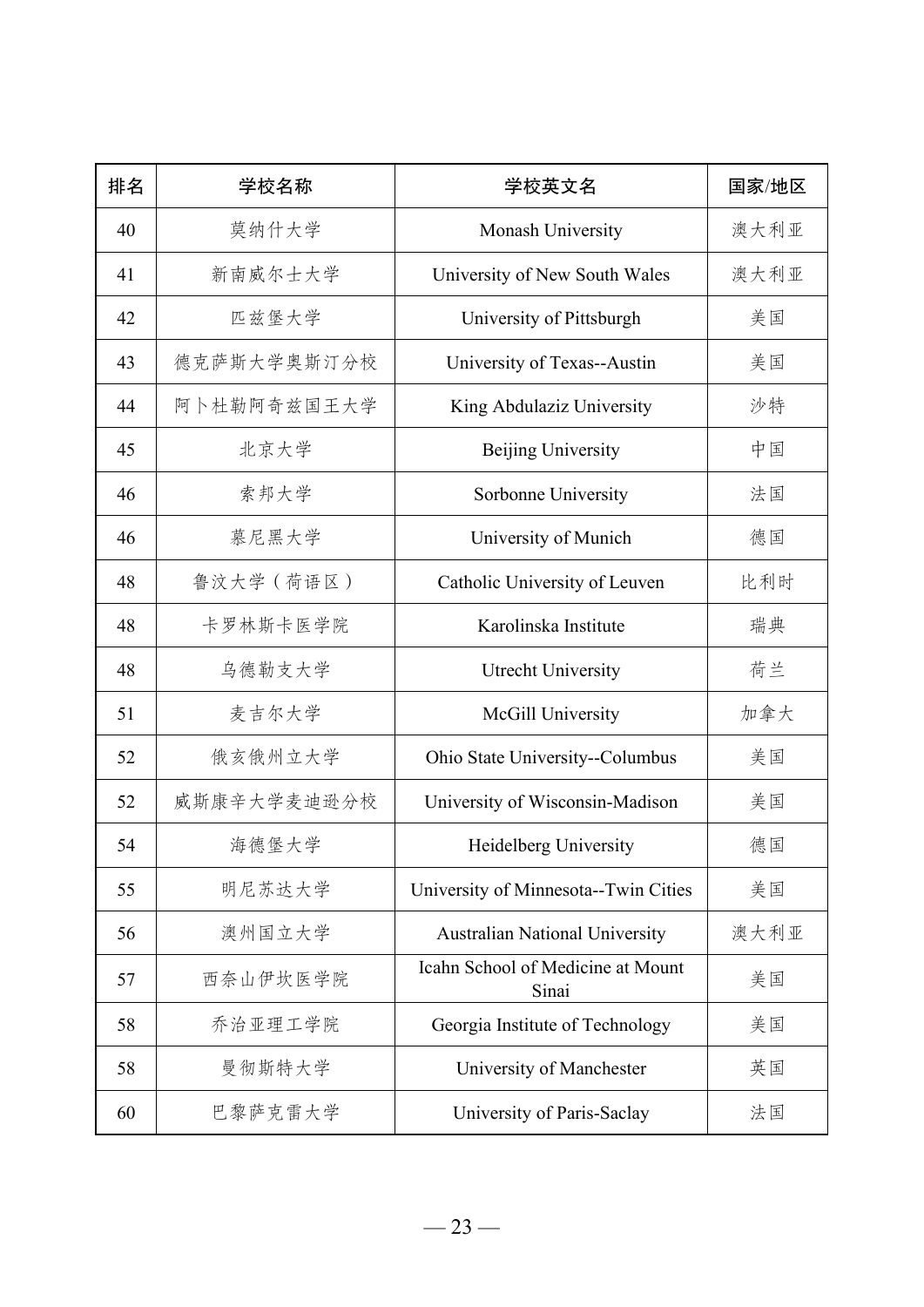| 排名 | 学校名称               | 学校英文名                                             | 国家/地区 |
|----|--------------------|---------------------------------------------------|-------|
| 60 | 马里兰大学              | University of Maryland--College Park              | 美国    |
| 62 | 伊拉斯姆斯大学            | Erasmus University Rotterdam                      | 荷兰    |
| 62 | 科罗拉多波德大学           | University of Colorado--Boulder                   | 美国    |
| 64 | 苏黎世大学              | University of Zurich                              | 瑞士    |
| 65 | 波士顿大学              | <b>Boston University</b>                          | 美国    |
| 66 | 阿德莱德大学             | University of Adelaide                            | 澳大利亚  |
| 67 | 巴黎大学               | Université de Paris                               | 法国    |
| 67 | 加利福尼亚大学戴维斯分校       | University of California Davis                    | 美国    |
| 67 | 加利福尼亚圣塔巴巴拉分校       | University of California Santa Barbara            | 美国    |
| 70 | 洛桑联邦理工学院           | École Polytechnique Federale of<br>Lausanne       | 瑞士    |
| 70 | 南加利福尼亚大学           | University of Southern California                 | 美国    |
| 72 | 伊利诺伊大学厄本那-香槟<br>分校 | University of<br>Illinois--Urbana-Champaign       | 美国    |
| 73 | 范德堡大学              | Vanderbilt University                             | 美国    |
| 74 | 埃默里大学              | <b>Emory University</b>                           | 美国    |
| 74 | 慕尼黑理工大学            | Technical University of Munich                    | 德国    |
| 76 | 香港大学               | University of Hong Kong                           | 中国香港  |
| 77 | 东京大学               | University of Tokyo                               | 日本    |
| 78 | 柏林洪堡大学             | Humboldt-Universität zu Berlin                    | 德国    |
| 78 | 西澳大学               | University of Western Australia                   | 澳大利亚  |
| 80 | 宾夕法尼亚州立大学          | Pennsylvania State<br>University--University Park | 美国    |
| 80 | 瓦格宁根大学             | Wageningen University and Research<br>Center      | 荷兰    |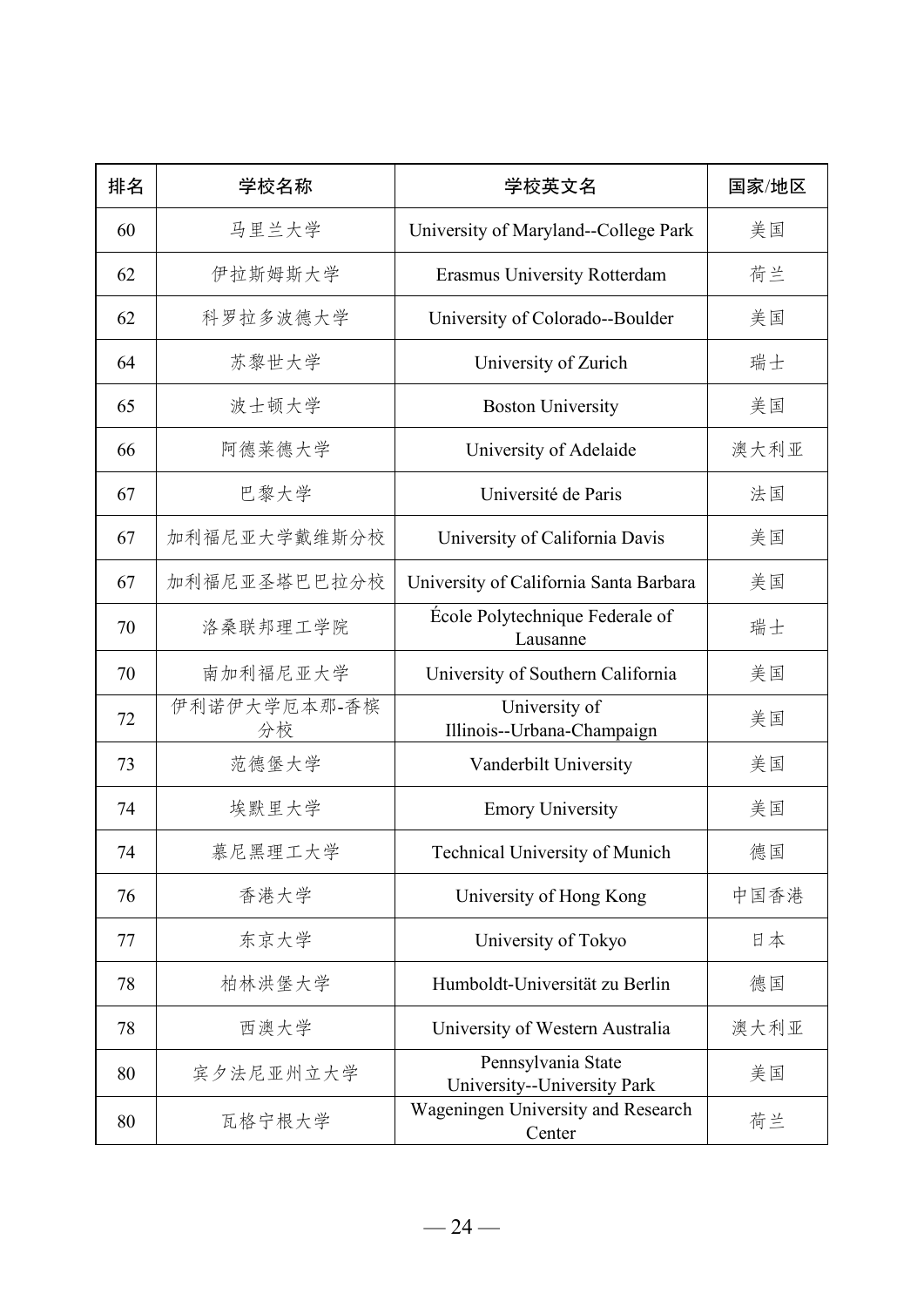| 排名  | 学校名称        | 学校英文名                                                 | 国家/地区 |
|-----|-------------|-------------------------------------------------------|-------|
| 82  | 香港中文大学      | Chinese University of Hong Kong                       | 中国香港  |
| 82  | 莱顿大学        | Leiden University                                     | 荷兰    |
| 84  | 格拉斯哥大学      | University of Glasgow                                 | 英国    |
| 84  | 阿姆斯特丹自由大学   | Vrije Universiteit Amsterdam                          | 荷兰    |
| 86  | 加利福尼亚大学尔湾分校 | University of California--Irvine                      | 美国    |
| 87  | 巴塞罗那大学      | University of Barcelona                               | 西班牙   |
| 88  | 荷兰格罗宁根大学    | University of Groningen                               | 荷兰    |
| 89  | 洛克菲勒大学      | Rockefeller University                                | 美国    |
| 90  | 奥斯陆大学       | University of Oslo                                    | 挪威    |
| 91  | 伯明翰大学       | University of Birmingham                              | 英国    |
| 92  | 根特大学        | <b>Ghent University</b>                               | 比利时   |
| 92  | 布里斯托大学      | University of Bristol                                 | 英国    |
| 94  | 赫尔辛基大学      | University of Helsinki                                | 荷兰    |
| 95  | 柏林自由大学      | Free University of Berlin                             | 德国    |
| 95  | 隆德大学        | Lund University                                       | 瑞典    |
| 97  | 阿卜杜拉国王科技大学  | King Abdullah University of Science<br>and Technology | 沙特    |
| 97  | 南安普敦大学      | University of Southampton                             | 英国    |
| 99  | 亚利桑那大学      | University of Arizona                                 | 美国    |
| 99  | 佛罗里达大学      | University of Florida                                 | 美国    |
| 101 | 日内瓦大学       | University of Geneva                                  | 瑞士    |
| 102 | 卡内基梅隆大学     | Carnegie Mellon University                            | 美国    |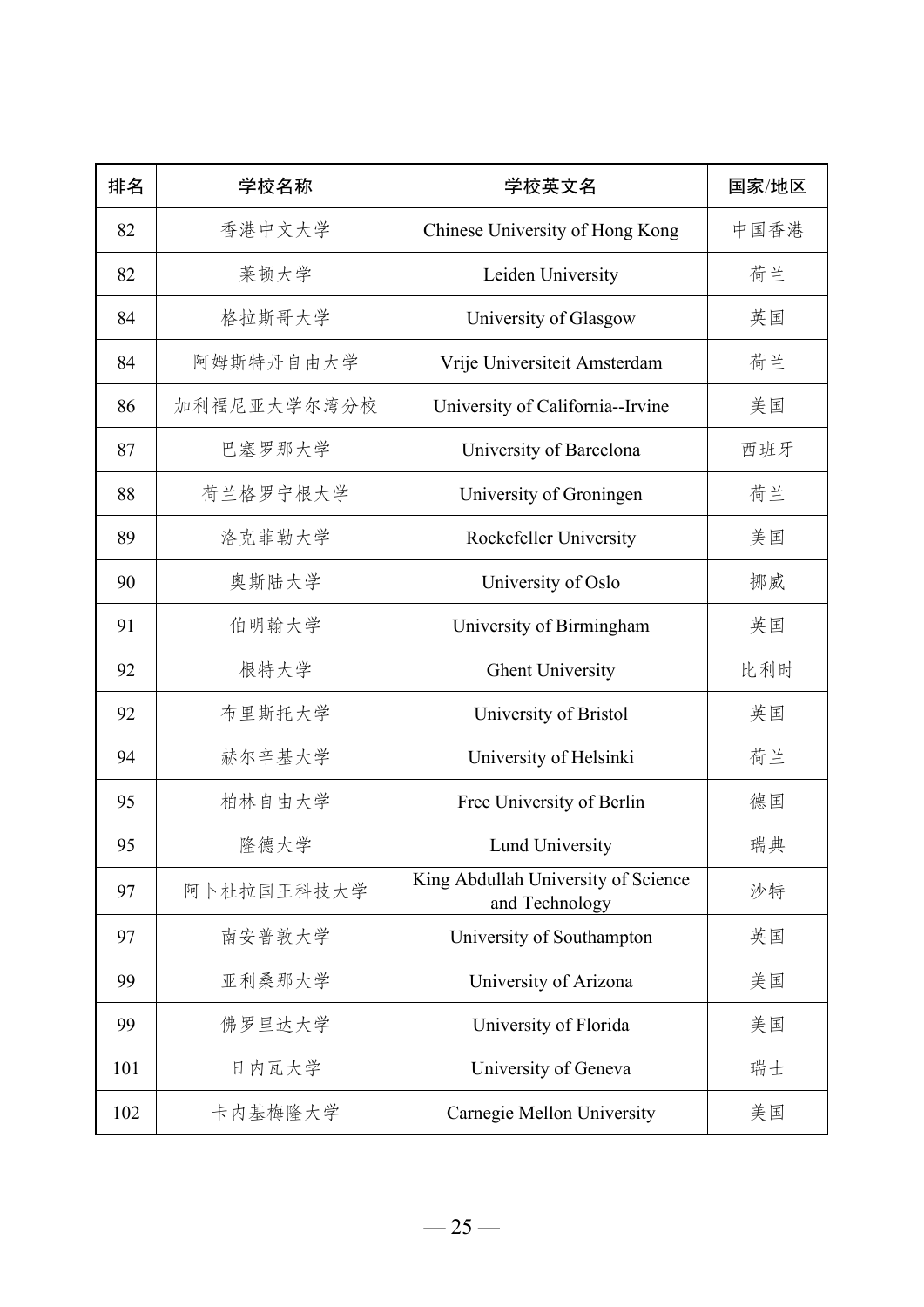| 排名  | 学校名称       | 学校英文名                                             | 国家/地区 |
|-----|------------|---------------------------------------------------|-------|
| 103 | 奥尔胡斯大学     | Aarhus University                                 | 丹麦    |
| 103 | 加州大学圣克鲁斯分校 | University of California--Santa Cruz              | 美国    |
| 105 | 香港科技大学     | Hong Kong University of Science and<br>Technology | 中国香港  |
| 105 | 上海交通大学     | Shanghai Jiao Tong University                     | 中国    |
| 107 | 拉德堡德大学     | Radboud University Nijmegen                       | 荷兰    |
| 108 | 密歇根州立大学    | Michigan State University                         | 美国    |
| 109 | 开普敦大学      | University of Cape Town                           | 南非    |
| 110 | 伦敦大学玛丽女王学院 | Queen Mary, University of London                  | 英国    |
| 110 | 中国科学技术大学   | University of Science and Technology<br>of China  | 中国    |
| 110 | 美国弗吉尼亚大学   | University of Virginia                            | 美国    |
| 113 | 乌普萨拉大学     | Uppsala University                                | 瑞典    |
| 114 | 伯尔尼大学      | University of Bern                                | 瑞士    |
| 115 | 圣保罗大学      | Universidade de São Paulo                         | 巴西    |
| 115 | 浙江大学       | Zhejiang University                               | 中国    |
| 117 | 博洛尼亚大学     | University of Bologna                             | 意大利   |
| 118 | 奥克兰大学      | University of Auckland                            | 新西兰   |
| 119 | 布朗大学       | <b>Brown University</b>                           | 美国    |
| 119 | 波恩大学       | University of Bonn                                | 德国    |
| 119 | 帕多瓦大学      | University of Padua                               | 意大利   |
| 122 | 魏茨曼科学学院    | Weizmann Institute of Science                     | 以色列   |
| 123 | 斯德哥尔摩大学    | Stockholm University                              | 瑞典    |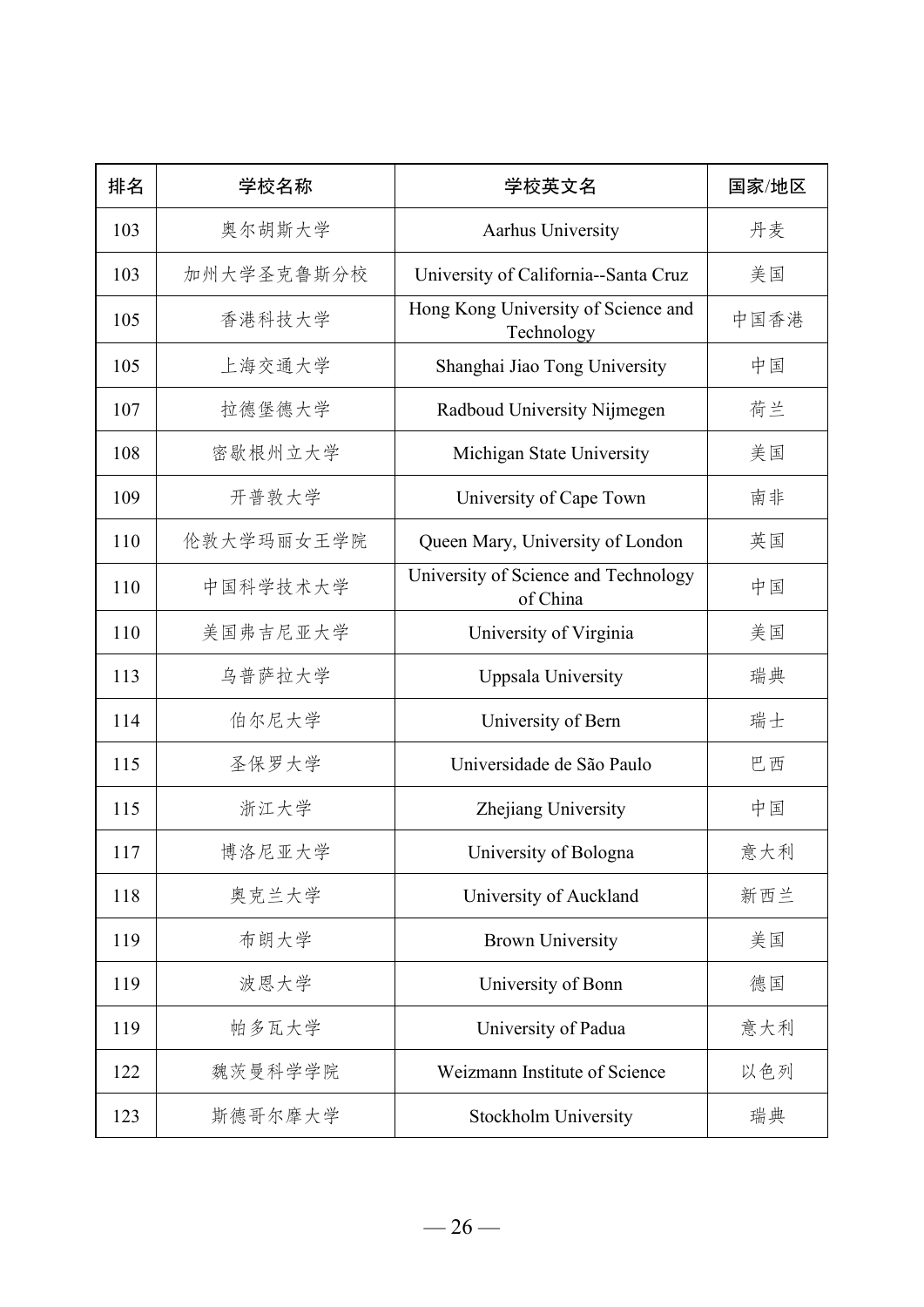| 排名  | 学校名称              | 学校英文名                                                         | 国家/地区 |
|-----|-------------------|---------------------------------------------------------------|-------|
| 124 | 香港理工大学            | Hong Kong Polytechnic University                              | 中国香港  |
| 124 | 罗马第一大学            | Sapienza University of Rome                                   | 意大利   |
| 124 | 德克萨斯大学西南医学中心      | University of Texas Southwestern<br>Medical Center--Dallas    | 美国    |
| 127 | 京都大学              | Kyoto University                                              | 日本    |
| 127 | 普渡大学              | Purdue University--West Lafayette                             | 美国    |
| 127 | 悉尼科技大学            | University of Technology Sydney                               | 澳大利亚  |
| 130 | 伦敦卫生与热带医学院        | London School of Hygiene and<br><b>Tropical Medicine</b>      | 英国    |
| 130 | 罗格斯大学新布朗斯维克<br>分校 | Rutgers, The State University of New<br>Jersey--New Brunswick | 美国    |
| 130 | 首尔大学              | Seoul National University                                     | 韩国    |
| 133 | 麦克马斯特大学           | McMaster University                                           | 加拿大   |
| 134 | 哥德堡大学             | University of Gothenburg                                      | 瑞典    |
| 135 | 贝勒医学院             | <b>Baylor College of Medicine</b>                             | 美国    |
| 135 | 南京大学              | Nanjing University                                            | 中国    |
| 135 | 阿尔伯塔大学            | University of Alberta                                         | 加拿大   |
| 135 | 巴塞尔大学             | University of Basel                                           | 瑞士    |
| 135 | 谢菲尔德大学            | University of Sheffield                                       | 英国    |
| 140 | 得克萨斯农工大学          | Texas A&M University--College<br>Station                      | 美国    |
| 141 | 香港城市大学            | City University Hong Kong                                     | 中国香港  |
| 141 | 复旦大学              | Fudan University                                              | 中国    |
| 141 | 印第安纳大学伯明顿分校       | Indiana University--Bloomington                               | 美国    |
| 144 | 巴塞罗那自治大学          | Autonomous University of Barcelona                            | 西班牙   |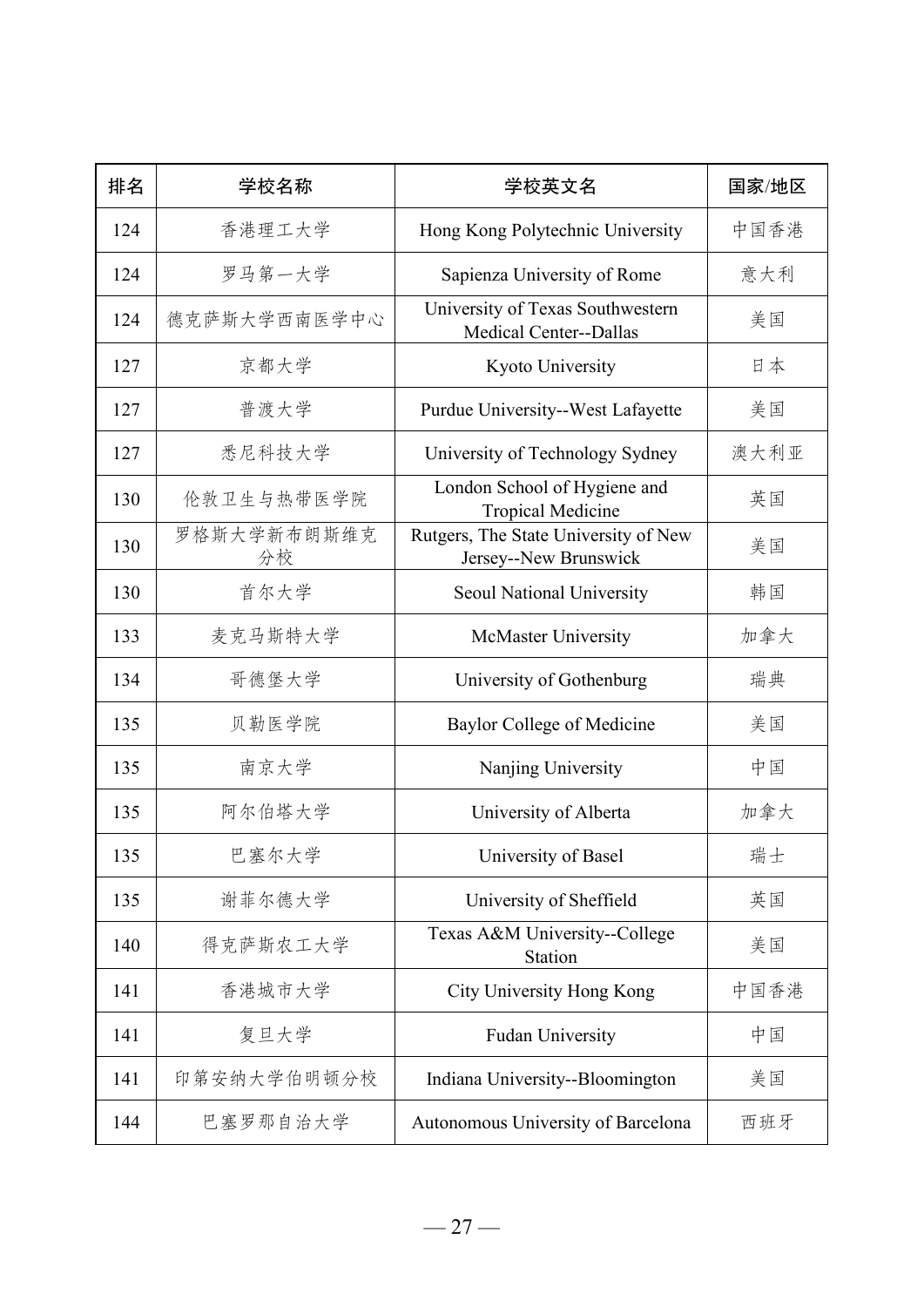| 排名  | 学校名称         | 学校英文名                                        | 国家/地区 |
|-----|--------------|----------------------------------------------|-------|
| 144 | 凯斯西储大学       | Case Western Reserve University              | 美国    |
| 144 | 华威大学         | University of Warwick                        | 英国    |
| 147 | 阿拉巴马大学伯明翰分校  | University of Alabama--Birmingham            | 美国    |
| 148 | 马萨诸塞大学阿默斯特分校 | University of Massachusetts--Amherst         | 美国    |
| 149 | 哥廷根大学        | University of Göttingen                      | 德国    |
| 149 | 利兹大学         | University of Leeds                          | 英国    |
| 151 | 俄勒冈健康与科学大学   | Oregon Health and Science University         | 美国    |
| 151 | 蒙特利尔大学       | University of Montreal                       | 加拿大   |
| 151 | 诺丁汉大学        | University of Nottingham                     | 英国    |
| 151 | 犹他大学         | University of Utah                           | 美国    |
| 155 | 利物浦大学        | University of Liverpool                      | 英国    |
| 156 | 科廷大学         | <b>Curtin University</b>                     | 澳大利亚  |
| 156 | 纽卡斯尔大学       | Newcastle University                         | 英国    |
| 156 | 汉堡大学         | University of Hamburg                        | 德国    |
| 159 | 中山大学         | Sun Yat-sen University                       | 中国    |
| 159 | 中国科学院大学      | University of Chinese Academy of<br>Sciences | 中国    |
| 161 | 丹麦技术大学       | Technical University of Denmark              | 丹麦    |
| 161 | 罗切斯特大学       | University of Rochester                      | 美国    |
| 163 | 埃克塞特大学       | University of Exeter                         | 英国    |
| 163 | 萨塞克斯大学       | University of Sussex                         | 英国    |
| 165 | 亚利桑那州立大学     | Arizona State University--Tempe              | 美国    |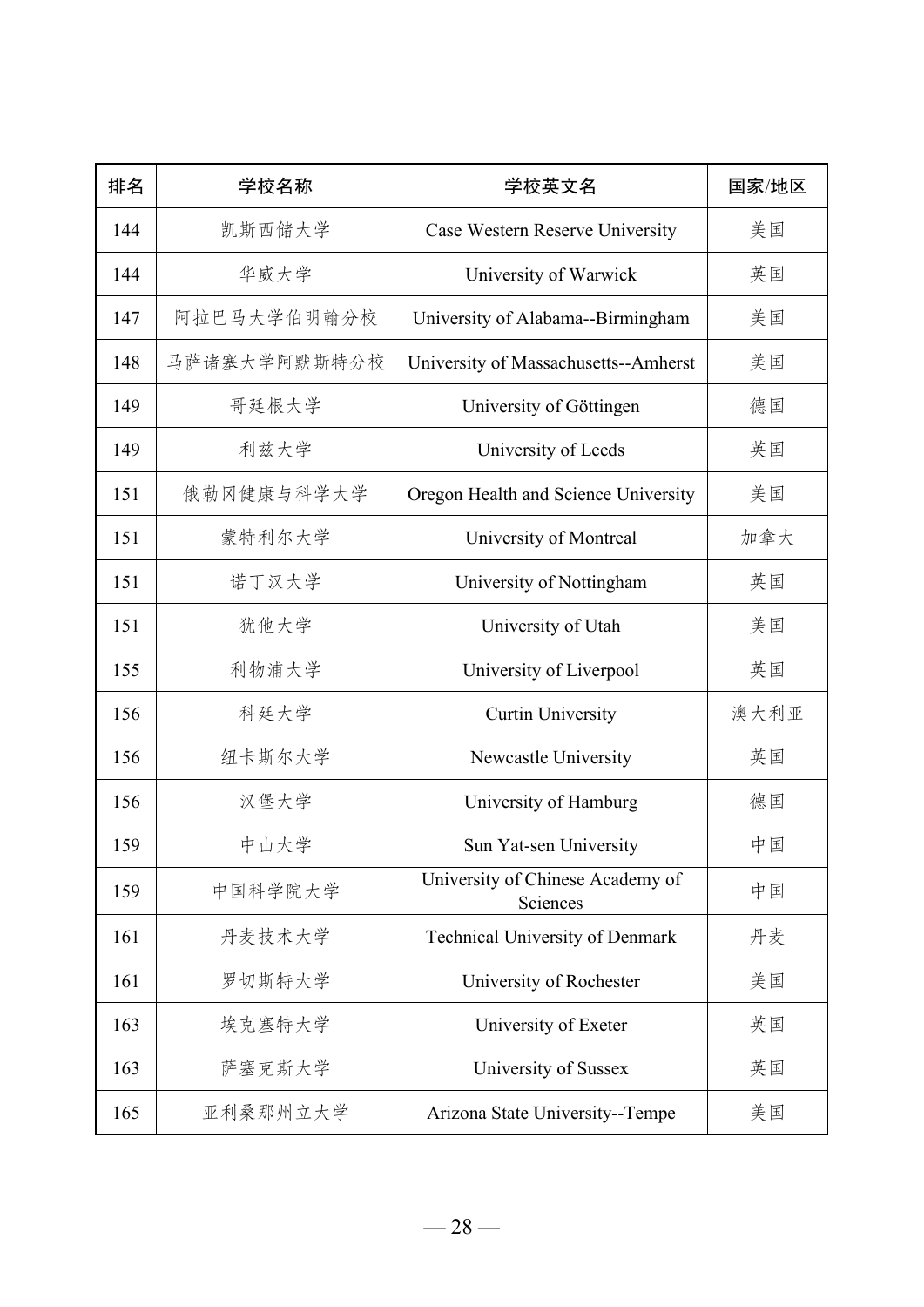| 排名  | 学校名称         | 学校英文名                                                    | 国家/地区 |
|-----|--------------|----------------------------------------------------------|-------|
| 166 | 卡迪夫大学        | <b>Cardiff University</b>                                | 英国    |
| 167 | 莱斯大学         | Rice University                                          | 美国    |
| 167 | 鲁汶大学 (法语区)   | University Catholique of Louvain                         | 比利时   |
| 169 | 卡尔加里大学       | University of Calgary                                    | 加拿大   |
| 169 | 加州大学河滨分校     | University of California--Riverside                      | 美国    |
| 169 | 米兰大学         | University of Milan                                      | 意大利   |
| 172 | 特拉维夫大学       | Tel Aviv University                                      | 以色列   |
| 172 | 弗莱堡大学        | University of Freiburg                                   | 德国    |
| 174 | 代尔夫特理工大学     | Delft University of Technology                           | 荷兰    |
| 174 | 爱荷华大学        | University of Iowa                                       | 美国    |
| 176 | 华中科技大学       | Huazhong University of Science and<br>Technology         | 中国    |
| 176 | 东北大学         | Northeastern University                                  | 美国    |
| 176 | 昆士兰科技大学      | Queensland University of Technology                      | 澳大利亚  |
| 176 | 科罗拉多大学安舒茨医学院 | University of Colorado Anschutz<br><b>Medical Campus</b> | 美国    |
| 180 | 图宾根大学        | Eberhard Karls University, Tübingen                      | 德国    |
| 180 | 格勒诺布尔大学      | Universite Grenoble Alpes (UGA)                          | 法国    |
| 180 | 艾克斯—马赛大学     | University of Aix-Marseille                              | 法国    |
| 183 | 卑尔根大学        | University of Bergen                                     | 挪威    |
| 184 | 洛桑大学         | University of Lausanne                                   | 瑞士    |
| 185 | 德累斯顿工业大学     | Technical University of Dresden                          | 德国    |
| 185 | 维尔茨堡大学       | University of Würzburg                                   | 德国    |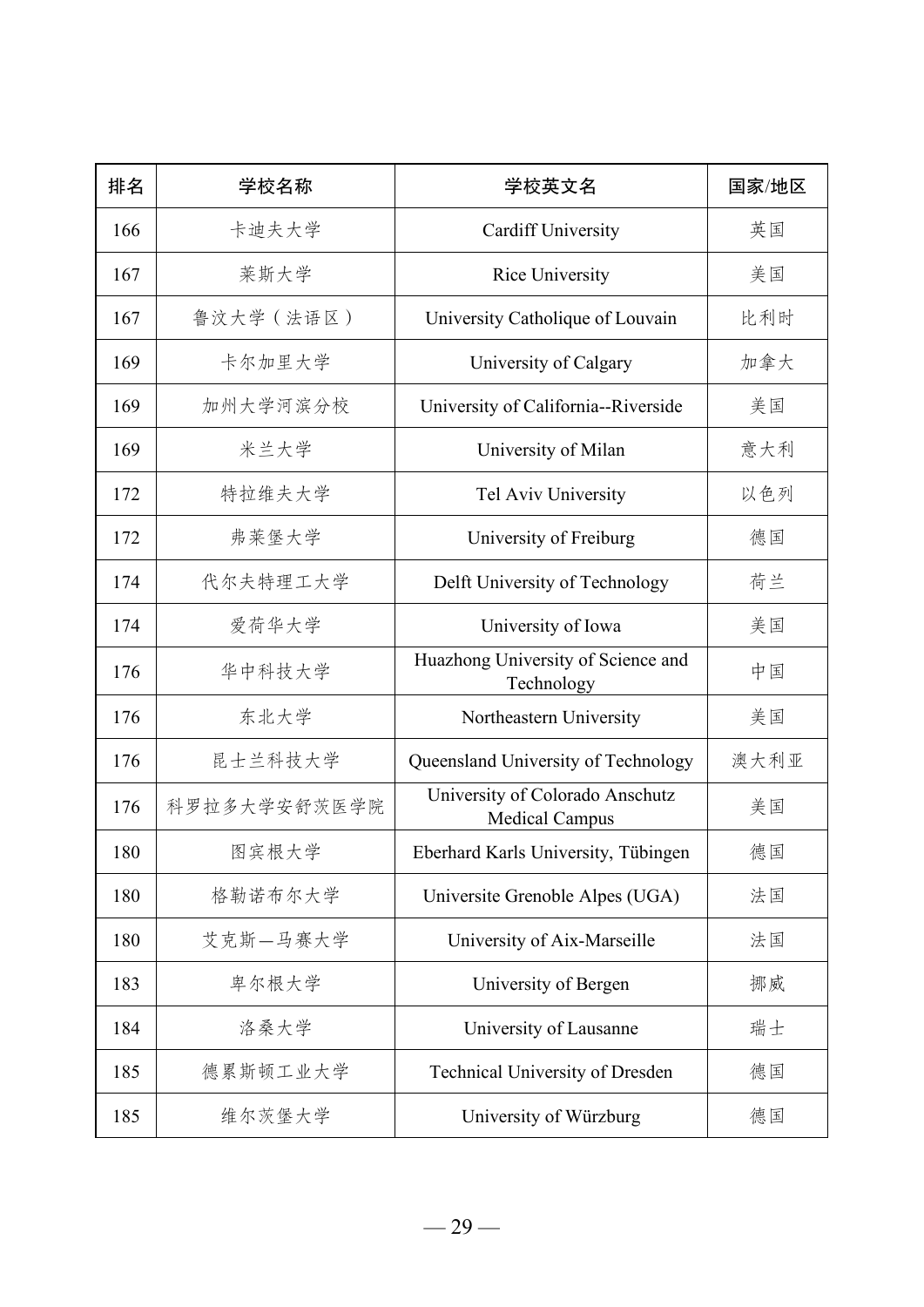| 排名  | 学校名称         | 学校英文名                               | 国家/地区 |
|-----|--------------|-------------------------------------|-------|
| 187 | 兰卡斯特大学       | Lancaster University                | 英国    |
| 188 | 庞培法布拉大学      | Pompeu Fabra University             | 西班牙   |
| 188 | 那不勒斯费德里克二世大学 | University of Naples Federico II    | 意大利   |
| 190 | 马斯特里赫特大学     | Maastricht University               | 荷兰    |
| 191 | 辛辛那提大学       | University of Cincinnati            | 美国    |
| 192 | 台湾大学         | National Taiwan University          | 中国台湾  |
| 192 | 亚琛工业大学       | <b>RWTH Aachen University</b>       | 德国    |
| 192 | 蒙彼利埃大学       | University of Montpellier           | 法国    |
| 195 | 湖南大学         | Hunan University                    | 中国    |
| 195 | 纽约州立大学石溪分校   | <b>Stony Brook University--SUNY</b> | 美国    |
| 197 | 里斯本大学        | University of Lisbon                | 葡萄牙   |
| 198 | 塔夫茨大学        | <b>Tufts University</b>             | 美国    |
| 199 | 渥太华大学        | University of Ottawa                | 加拿大   |
| 199 | 滑铁卢大学        | University of Waterloo              | 加拿大   |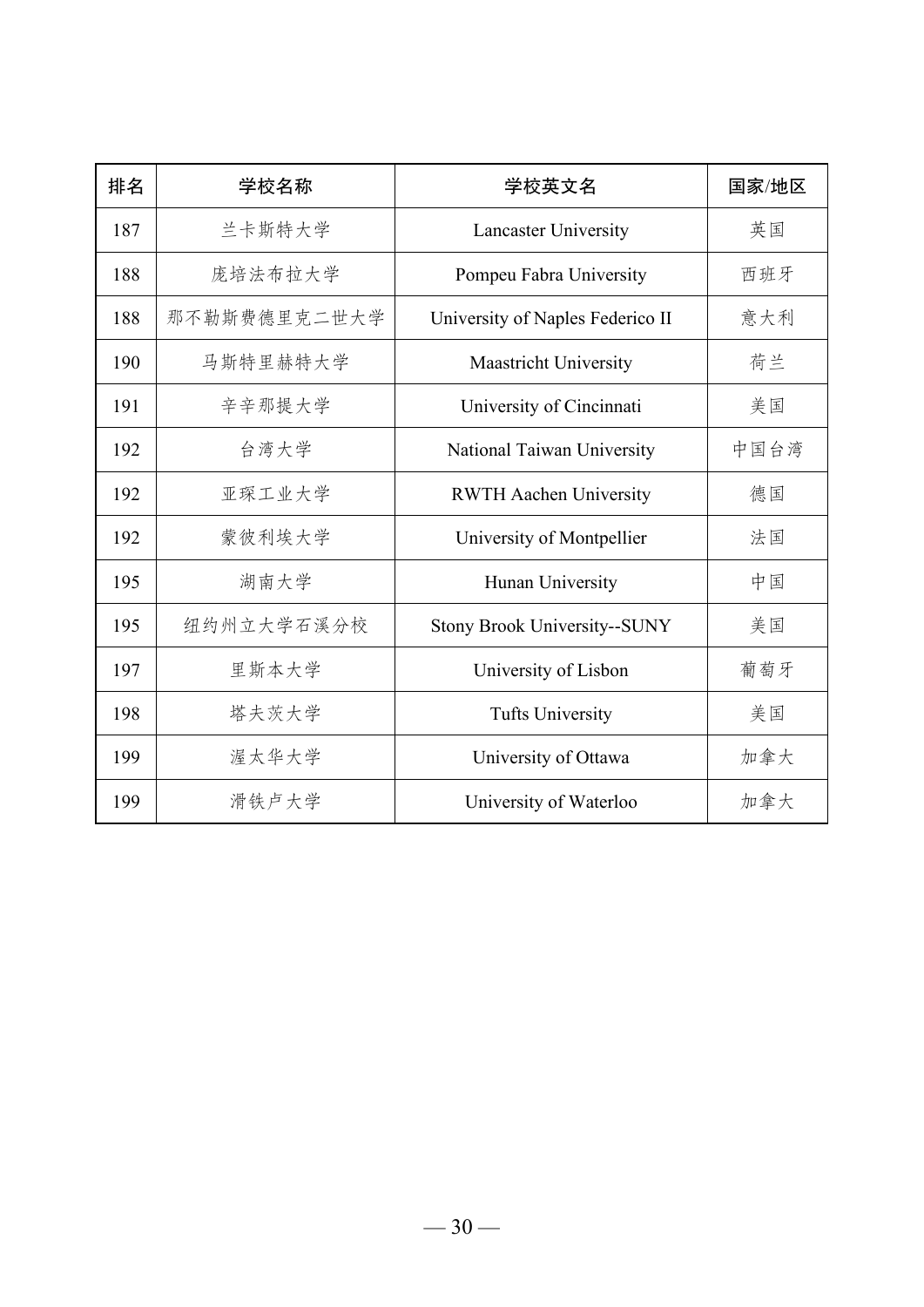# 年度上海交大世界大学学术排名 前 200 强名单

| 排名             | 学校名称       | 学校英文名                                          | 国家/地区 |
|----------------|------------|------------------------------------------------|-------|
| $\mathbf{1}$   | 哈佛大学       | Harvard University                             | 美国    |
| $\overline{2}$ | 斯坦福大学      | <b>Stanford University</b>                     | 美国    |
| $\overline{3}$ | 剑桥大学       | University of Cambridge                        | 英国    |
| $\overline{4}$ | 麻省理工学院     | Massachusetts Institute of Technology<br>(MIT) | 美国    |
| 5              | 加州大学伯克利分校  | University of California, Berkeley             | 美国    |
| 6              | 普林斯顿大学     | Princeton University                           | 美国    |
| $\tau$         | 牛津大学       | University of Oxford                           | 英国    |
| 8              | 哥伦比亚大学     | Columbia University                            | 美国    |
| 9              | 加州理工学院     | California Institute of Technology             | 美国    |
| 10             | 芝加哥大学      | University of Chicago                          | 美国    |
| 11             | 耶鲁大学       | Yale University                                | 美国    |
| 12             | 康奈尔大学      | <b>Cornell University</b>                      | 美国    |
| 13             | 巴黎-萨克雷大学   | Paris-Saclay University                        | 法国    |
| 14             | 加州大学洛杉矶分校  | University of California, Los Angeles          | 美国    |
| 15             | 宾夕法尼亚大学    | University of Pennsylvania                     | 美国    |
| 16             | 约翰霍普金斯大学   | Johns Hopkins University                       | 美国    |
| 17             | 伦敦大学学院     | University College London                      | 英国    |
| 18             | 加州大学圣地亚哥分校 | University of California, San Diego            | 美国    |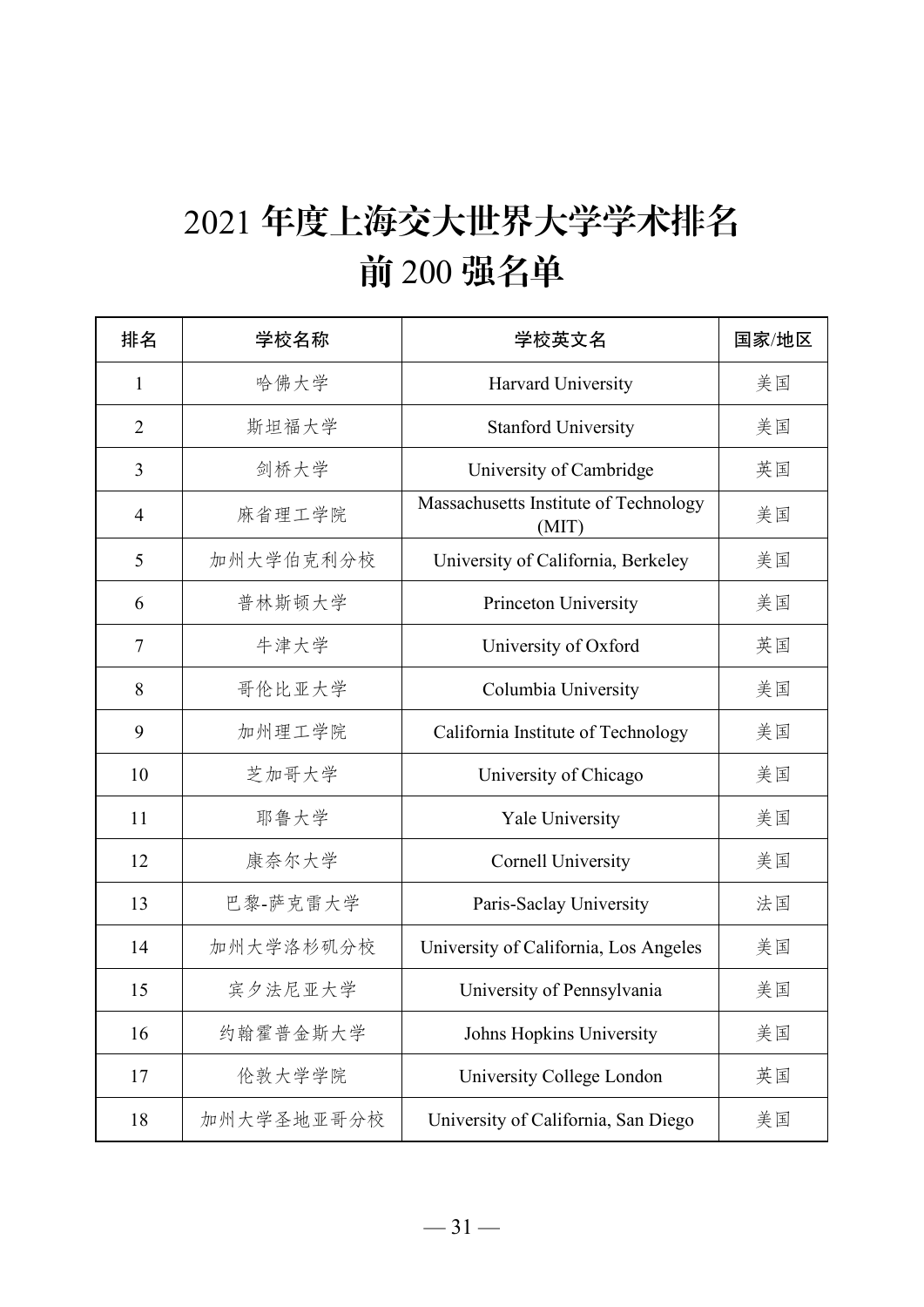| 排名 | 学校名称             | 学校英文名                                          | 国家/地区 |
|----|------------------|------------------------------------------------|-------|
| 19 | 华盛顿大学            | University of Washington                       | 美国    |
| 20 | 加州大学旧金山分校        | University of California, San Francisco        | 美国    |
| 21 | 苏黎世联邦理工学院        | ETH Zurich                                     | 瑞士    |
| 22 | 多伦多大学            | University of Toronto                          | 加拿大   |
| 23 | 圣路易斯华盛顿大学        | Washington University in St. Louis             | 美国    |
| 24 | 东京大学             | The University of Tokyo                        | 日本    |
| 25 | 帝国理工学院           | Imperial College London                        | 英国    |
| 26 | 密歇根大学安娜堡分校       | University of Michigan - Ann Arbor             | 美国    |
| 27 | 纽约大学             | New York University                            | 美国    |
| 28 | 清华大学             | Tsinghua University                            | 中国    |
| 29 | 北卡罗来纳大学教堂山<br>分校 | University of North Carolina at Chapel<br>Hill | 美国    |
| 30 | 哥本哈根大学           | University of Copenhagen                       | 丹麦    |
| 31 | 威斯康辛大学麦迪逊分校      | University of Wisconsin - Madison              | 美国    |
| 32 | 杜克大学             | Duke University                                | 美国    |
| 33 | 墨尔本大学            | The University of Melbourne                    | 澳大利亚  |
| 34 | 西北大学             | Northwestern University                        | 美国    |
| 35 | 索邦大学             | Sorbonne University                            | 法国    |
| 35 | 曼彻斯特大学           | The University of Manchester                   | 英国    |
| 37 | 京都大学             | Kyoto University                               | 日本    |
| 38 | 巴黎文理研究大学         | PSL University                                 | 法国    |
| 38 | 爱丁堡大学            | The University of Edinburgh                    | 英国    |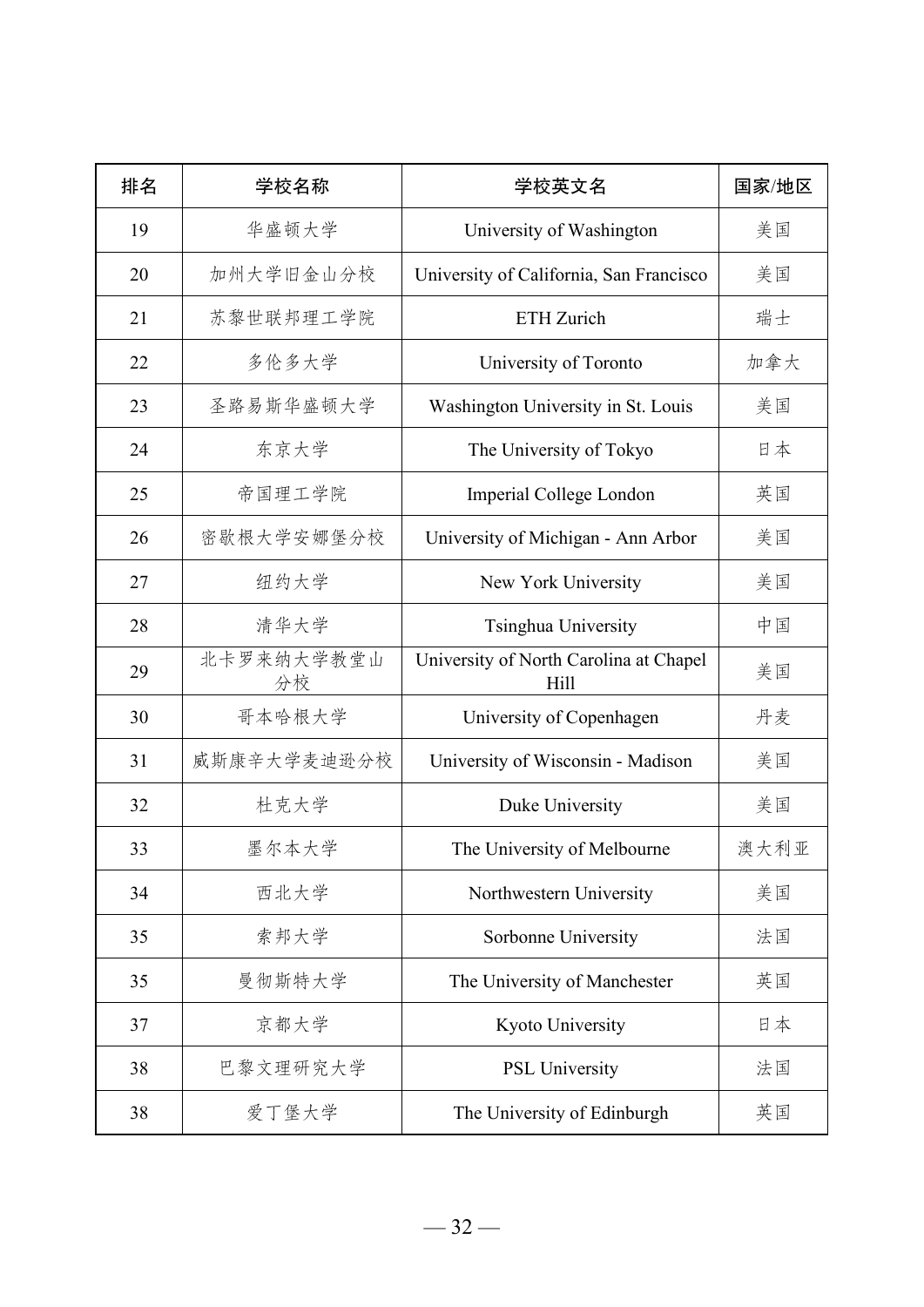| 排名 | 学校名称               | 学校英文名                                                                   | 国家/地区 |
|----|--------------------|-------------------------------------------------------------------------|-------|
| 40 | 明尼苏达大学双城分校         | University of Minnesota, Twin Cities                                    | 美国    |
| 41 | 德克萨斯大学奥斯汀分校        | The University of Texas at Austin                                       | 美国    |
| 42 | 卡罗琳学院              | Karolinska Institute                                                    | 瑞典    |
| 42 | 洛克菲勒大学             | Rockefeller University                                                  | 美国    |
| 42 | 英属哥伦比亚大学           | University of British Columbia                                          | 加拿大   |
| 45 | 北京大学               | Peking University                                                       | 中国    |
| 46 | 科罗拉多大学博尔德分校        | University of Colorado at Boulder                                       | 美国    |
| 47 | 伦敦大学国王学院           | King's College London                                                   | 英国    |
| 48 | 德克萨斯大学西南医学<br>中心   | The University of Texas Southwestern<br><b>Medical Center at Dallas</b> | 美国    |
| 48 | 慕尼黑大学              | University of Munich                                                    | 德国    |
| 50 | 乌得勒支大学             | Utrecht University                                                      | 荷兰    |
| 51 | 昆士兰大学              | The University of Queensland                                            | 澳大利亚  |
| 52 | 慕尼黑工业大学            | Technical University of Munich                                          | 德国    |
| 52 | 浙江大学               | Zhejiang University                                                     | 中国    |
| 54 | 苏黎世大学              | University of Zurich                                                    | 瑞士    |
| 55 | 伊利诺伊大学厄本那-香<br>槟分校 | University of Illinois at<br>Urbana-Champaign                           | 美国    |
| 56 | 马里兰大学学院公园分校        | University of Maryland, College Park                                    | 美国    |
| 57 | 海德堡大学              | Heidelberg University                                                   | 德国    |
| 57 | 加州大学圣塔芭芭拉分校        | University of California, Santa Barbara                                 | 美国    |
| 59 | 上海交通大学             | Shanghai Jiao Tong University                                           | 中国    |
| 60 | 日内瓦大学              | University of Geneva                                                    | 瑞士    |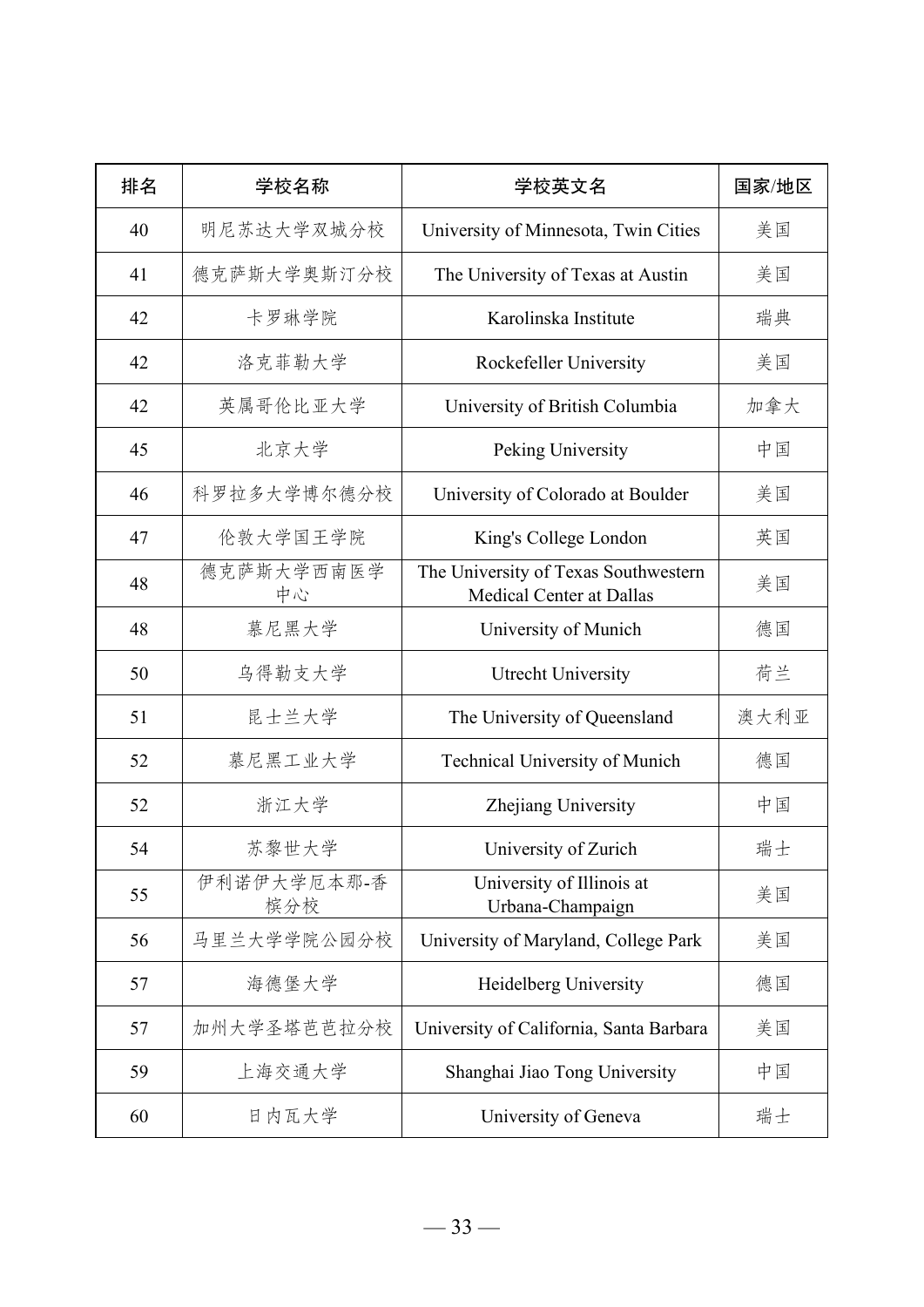| 排名 | 学校名称                | 学校英文名                                                          | 国家/地区 |
|----|---------------------|----------------------------------------------------------------|-------|
| 61 | 奥斯陆大学               | University of Oslo                                             | 挪威    |
| 61 | 南加州大学               | University of Southern California                              | 美国    |
| 63 | 中国科学技术大学            | University of Science and Technology<br>of China               | 中国    |
| 64 | 格罗宁根大学              | University of Groningen                                        | 荷兰    |
| 65 | 新南威尔士大学             | The University of New South Wales                              | 澳大利亚  |
| 65 | 范德堡大学               | Vanderbilt University                                          | 美国    |
| 67 | 麦吉尔大学               | McGill University                                              | 加拿大   |
| 67 | 德克萨斯大学安德森<br>癌症研究中心 | The University of Texas M. D.<br><b>Anderson Cancer Center</b> | 美国    |
| 69 | 悉尼大学                | University of Sydney                                           | 澳大利亚  |
| 70 | 加州大学尔湾分校            | University of California, Irvine                               | 美国    |
| 71 | 奥胡斯大学               | Aarhus University                                              | 丹麦    |
| 71 | 根特大学                | <b>Ghent University</b>                                        | 比利时   |
| 73 | 巴黎大学                | University of Paris                                            | 法国    |
| 74 | 斯德哥尔摩大学             | Stockholm University                                           | 瑞典    |
| 75 | 新加坡国立大学             | National University of Singapore                               | 新加坡   |
| 76 | 澳洲国立大学              | The Australian National University                             | 澳大利亚  |
| 77 | 复旦大学                | Fudan University                                               | 中国    |
| 78 | 布里斯托大学              | University of Bristol                                          | 英国    |
| 78 | 乌普萨拉大学              | Uppsala University                                             | 瑞典    |
| 80 | 莫纳什大学               | Monash University                                              | 澳大利亚  |
| 81 | 南洋理工大学              | Nanyang Technological University                               | 新加坡   |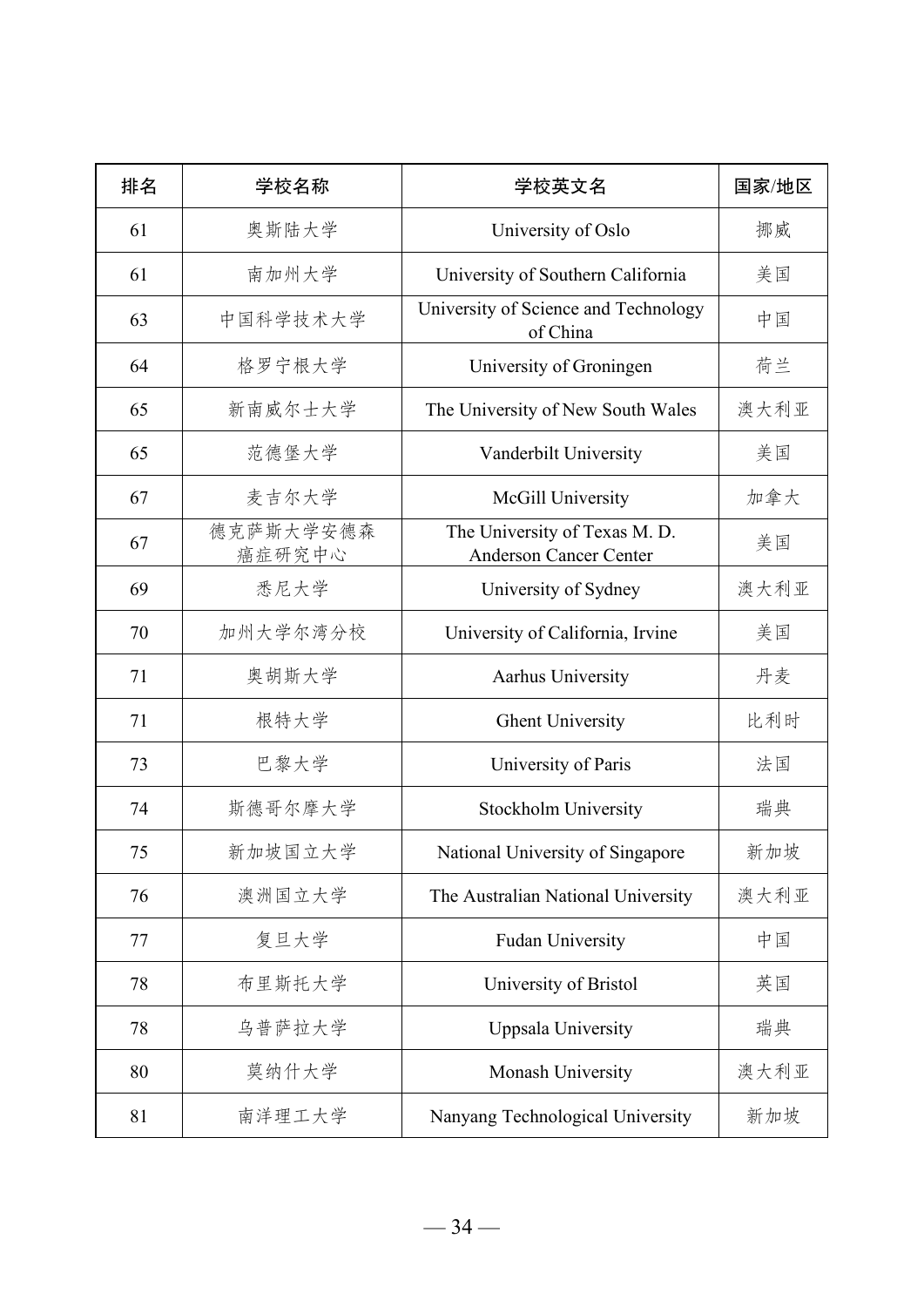| 排名      | 学校名称       | 学校英文名                                             | 国家/地区 |
|---------|------------|---------------------------------------------------|-------|
| 82      | 赫尔辛基大学     | University of Helsinki                            | 芬兰    |
| 83      | 莱顿大学       | Leiden University                                 | 荷兰    |
| 84      | 名古屋大学      | Nagoya University                                 | 日本    |
| 84      | 波恩大学       | University of Bonn                                | 德国    |
| 86      | 普渡大学西拉法叶分校 | Purdue University - West Lafayette                | 美国    |
| 87      | 鲁汶大学 (荷语)  | KU Leuven                                         | 比利时   |
| 87      | 巴塞尔大学      | University of Basel                               | 瑞士    |
| 89      | 中山大学       | Sun Yat-sen University                            | 中国    |
| 90      | 耶路撒冷希伯来大学  | The Hebrew University of Jerusalem                | 以色列   |
| 91      | 洛桑联邦理工学院   | Swiss Federal Institute of Technology<br>Lausanne | 瑞士    |
| 92      | 麦克马斯特大学    | McMaster University                               | 加拿大   |
| 92      | 魏茨曼科学学院    | Weizmann Institute of Science                     | 以色列   |
| 94      | 以色列理工学院    | Technion-Israel Institute of Technology           | 以色列   |
| 95      | 波士顿大学      | <b>Boston University</b>                          | 美国    |
| 96      | 西澳大学       | The University of Western Australia               | 澳大利亚  |
| 97      | 卡耐基梅隆大学    | Carnegie Mellon University                        | 美国    |
| 97      | 莫斯科国立大学    | Moscow State University                           | 俄罗斯   |
| 97      | 佛罗里达大学     | University of Florida                             | 美国    |
| 100     | 加州大学戴维斯分校  | University of California, Davis                   | 美国    |
| 101-150 | 马赛大学       | Aix Marseille University                          | 法国    |
| 101-150 | 亚利桑那州立大学   | Arizona State University                          | 美国    |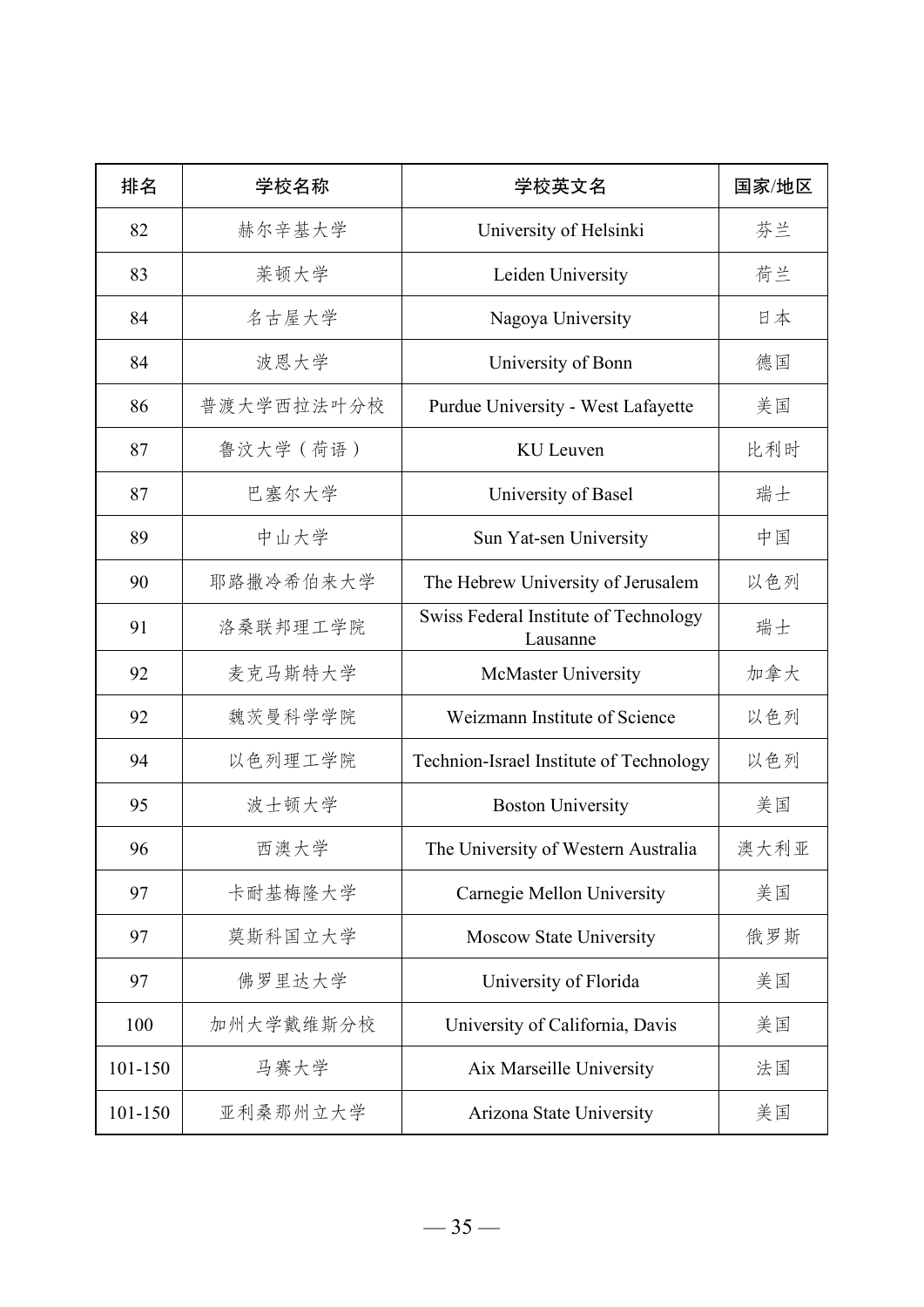| 排名          | 学校名称        | 学校英文名                                                          | 国家/地区 |
|-------------|-------------|----------------------------------------------------------------|-------|
| 101-150     | 布朗大学        | <b>Brown University</b>                                        | 美国    |
| 101-150     | 凯斯西储大学      | Case Western Reserve University                                | 美国    |
| 101-150     | 艾茉莉大学       | <b>Emory University</b>                                        | 美国    |
| 101-150     | 伊拉斯姆斯大学     | Erasmus University Rotterdam                                   | 荷兰    |
| 101-150     | 佐治亚理工学院     | Georgia Institute of Technology                                | 美国    |
| 101-150     | 华中科技大学      | Huazhong University of Science and<br>Technology               | 中国    |
| 101-150     | 西奈山伊坎医学院    | Icahn School of Medicine at Mount<br>Sinai                     | 美国    |
| 101-150     | 印第安纳大学伯明顿分校 | Indiana University Bloomington                                 | 美国    |
| $101 - 150$ | 阿卜杜勒阿齐兹国王大学 | King Abdulaziz University                                      | 沙特    |
| 101-150     | 沙特国王大学      | King Saud University                                           | 沙特    |
| 101-150     | 梅奥医学院       | Mayo Clinic Alix School of Medicine                            | 美国    |
| $101 - 150$ | 密歇根州立大学     | Michigan State University                                      | 美国    |
| 101-150     | 南京大学        | Nanjing University                                             | 中国    |
| 101-150     | 挪威科学技术大学    | Norwegian University of Science and<br>Technology - NTNU       | 挪威    |
| 101-150     | 宾州州立大学公园分校  | Pennsylvania State University -<br><b>University Park</b>      | 美国    |
| 101-150     | 奈梅亨大学       | Radboud University Nijmegen                                    | 荷兰    |
| 101-150     | 莱斯大学        | <b>Rice University</b>                                         | 美国    |
| 101-150     | 罗格斯大学       | Rutgers, The State University of New<br>Jersey - New Brunswick | 美国    |
| $101 - 150$ | 首尔国立大学      | Seoul National University                                      | 韩国    |
| 101-150     | 香港中文大学      | The Chinese University of Hong Kong                            | 中国香港  |
| 101-150     | 俄亥俄州立大学     | The Ohio State University - Columbus                           | 美国    |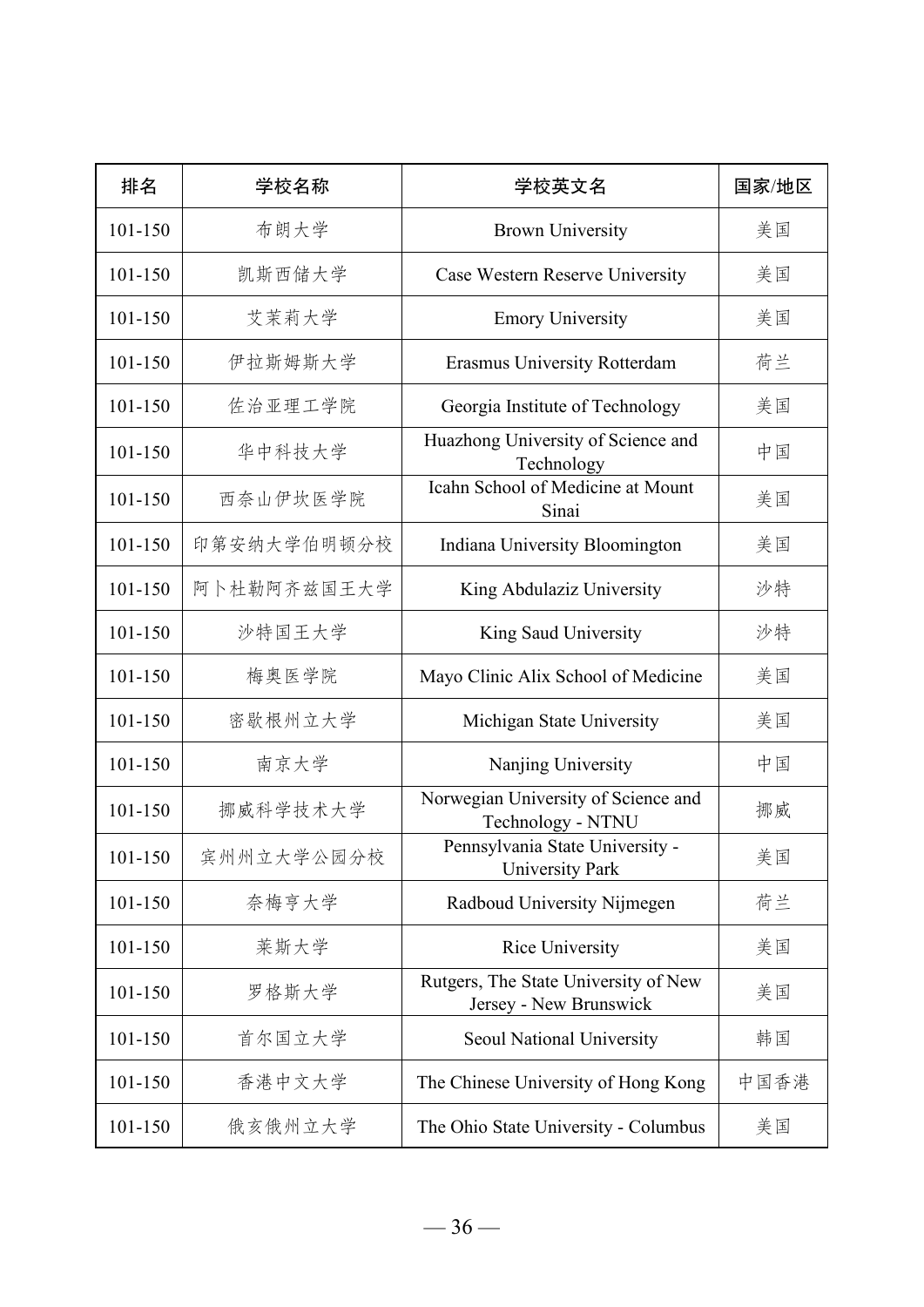| 排名          | 学校名称         | 学校英文名                               | 国家/地区 |
|-------------|--------------|-------------------------------------|-------|
| 101-150     | 阿德雷德大学       | The University of Adelaide          | 澳大利亚  |
| 101-150     | 香港大学         | The University of Hong Kong         | 中国香港  |
| $101 - 150$ | 谢菲尔德大学       | The University of Sheffield         | 英国    |
| $101 - 150$ | 东京工业大学       | Tokyo Institute of Technology       | 日本    |
| 101-150     | 格勒诺布尔大学      | Université Grenoble Alpes           | 法国    |
| 101-150     | 布鲁塞尔自由大学(法语) | Université libre de Bruxelles (ULB) | 比利时   |
| $101 - 150$ | 阿尔伯塔大学       | University of Alberta               | 加拿大   |
| 101-150     | 阿姆斯特丹大学      | University of Amsterdam             | 荷兰    |
| 101-150     | 亚利桑那大学       | University of Arizona               | 美国    |
| $101 - 150$ | 伯尔尼大学        | University of Bern                  | 瑞士    |
| 101-150     | 伯明翰大学        | University of Birmingham            | 英国    |
| 101-150     | 弗莱堡大学        | University of Freiburg              | 德国    |
| $101 - 150$ | 哥廷根大学        | University of Goettingen            | 德国    |
| $101 - 150$ | 哥德堡大学        | University of Gothenburg            | 瑞典    |
| 101-150     | 洛桑大学         | University of Lausanne              | 瑞士    |
| $101 - 150$ | 利兹大学         | University of Leeds                 | 英国    |
| $101 - 150$ | 利物浦大学        | University of Liverpool             | 英国    |
| $101 - 150$ | 蒙特利尔大学       | University of Montreal              | 加拿大   |
| $101 - 150$ | 诺丁汉大学        | University of Nottingham            | 英国    |
| $101 - 150$ | 匹兹堡大学        | University of Pittsburgh            | 美国    |
| 101-150     | 圣保罗大学        | University of Sao Paulo             | 巴西    |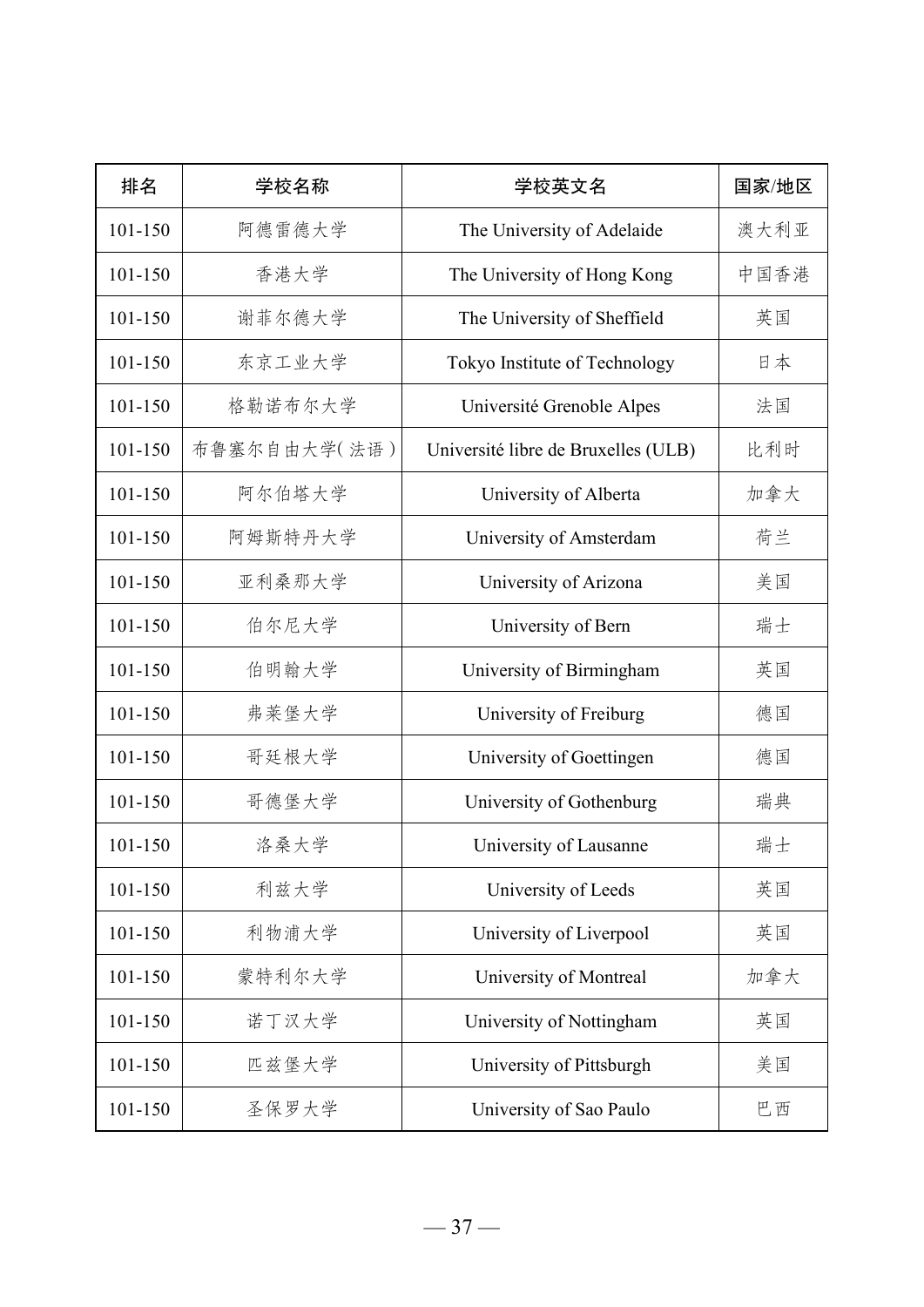| 排名      | 学校名称      | 学校英文名                                                      | 国家/地区 |
|---------|-----------|------------------------------------------------------------|-------|
| 101-150 | 斯特拉斯堡大学   | University of Strasbourg                                   | 法国    |
| 101-150 | 犹他大学      | University of Utah                                         | 美国    |
| 101-150 | 华威大学      | University of Warwick                                      | 英国    |
| 101-150 | 阿姆斯特丹自由大学 | Vrije Universiteit Amsterdam                               | 荷兰    |
| 101-150 | 万格宁根大学    | Wageningen University & Research                           | 荷兰    |
| 101-150 | 西安交通大学    | Xi'an Jiaotong University                                  | 中国    |
| 151-200 | 贝勒医学院     | <b>Baylor College of Medicine</b>                          | 美国    |
| 151-200 | 北京理工大学    | Beijing Institute of Technology                            | 中国    |
| 151-200 | 卡迪夫大学     | <b>Cardiff University</b>                                  | 英国    |
| 151-200 | 鲁汶大学 (法语) | Catholic University of Louvain                             | 比利时   |
| 151-200 | 中南大学      | <b>Central South University</b>                            | 中国    |
| 151-200 | 香港城市大学    | City University of Hong Kong                               | 中国香港  |
| 151-200 | 代尔夫特理工大学  | Delft University of Technology                             | 荷兰    |
| 151-200 | 法兰克福大学    | Goethe University Frankfurt                                | 德国    |
| 151-200 | 哈尔滨工业大学   | Harbin Institute of Technology                             | 中国    |
| 151-200 | 北海道大学     | Hokkaido University                                        | 日本    |
| 151-200 | 吉林大学      | Jilin University                                           | 中国    |
| 151-200 | 伦敦政治经济学院  | London School of Economics and<br><b>Political Science</b> | 英国    |
| 151-200 | 隆德大学      | Lund University                                            | 瑞典    |
| 151-200 | 西北工业大学    | Northwestern Polytechnical University                      | 中国    |
| 151-200 | 大阪大学      | Osaka University                                           | 日本    |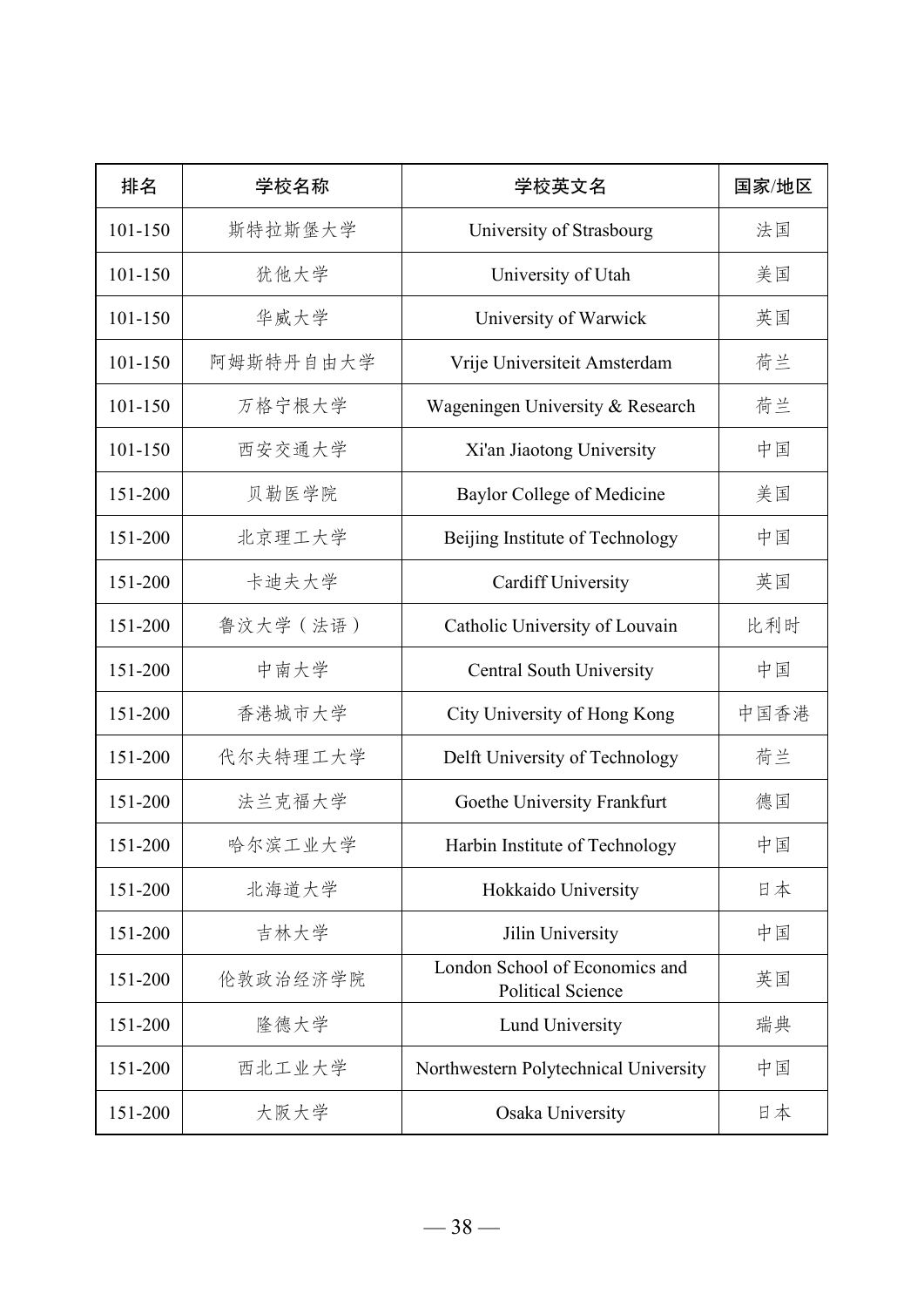| 排名      | 学校名称       | 学校英文名                                                       | 国家/地区 |
|---------|------------|-------------------------------------------------------------|-------|
| 151-200 | 罗马第一大学     | Sapienza University of Rome                                 | 意大利   |
| 151-200 | 山东大学       | <b>Shandong University</b>                                  | 中国    |
| 151-200 | 四川大学       | Sichuan University                                          | 中国    |
| 151-200 | 苏州大学       | Soochow University (China)                                  | 中国    |
| 151-200 | 华南理工大学     | South China University of Technology                        | 中国    |
| 151-200 | 东南大学       | Southeast University                                        | 中国    |
| 151-200 | 丹麦理工大学     | Technical University of Denmark                             | 丹麦    |
| 151-200 | 特拉维夫大学     | Tel Aviv University                                         | 以色列   |
| 151-200 | 德州农工大学     | Texas A&M University                                        | 美国    |
| 151-200 | 香港理工大学     | The Hong Kong Polytechnic University                        | 中国香港  |
| 151-200 | 卡尔加里大学     | The University of Calgary                                   | 加拿大   |
| 151-200 | 格拉斯哥大学     | The University of Glasgow                                   | 英国    |
| 151-200 | 天津大学       | Tianjin University                                          | 中国    |
| 151-200 | 东北大学 (日本)  | Tohoku University                                           | 日本    |
| 151-200 | 同济大学       | Tongji University                                           | 中国    |
| 151-200 | 都柏林圣三一学院   | <b>Trinity College Dublin</b>                               | 爱尔兰   |
| 151-200 | 塔夫斯大学      | <b>Tufts University</b>                                     | 美国    |
| 151-200 | 巴塞罗那大学     | University of Barcelona                                     | 西班牙   |
| 151-200 | 加州大学圣克鲁兹分校 | University of California, Santa Cruz                        | 美国    |
| 151-200 | 科隆大学       | University of Cologne                                       | 德国    |
| 151-200 | 电子科技大学     | University of Electronic Science and<br>Technology of China | 中国    |